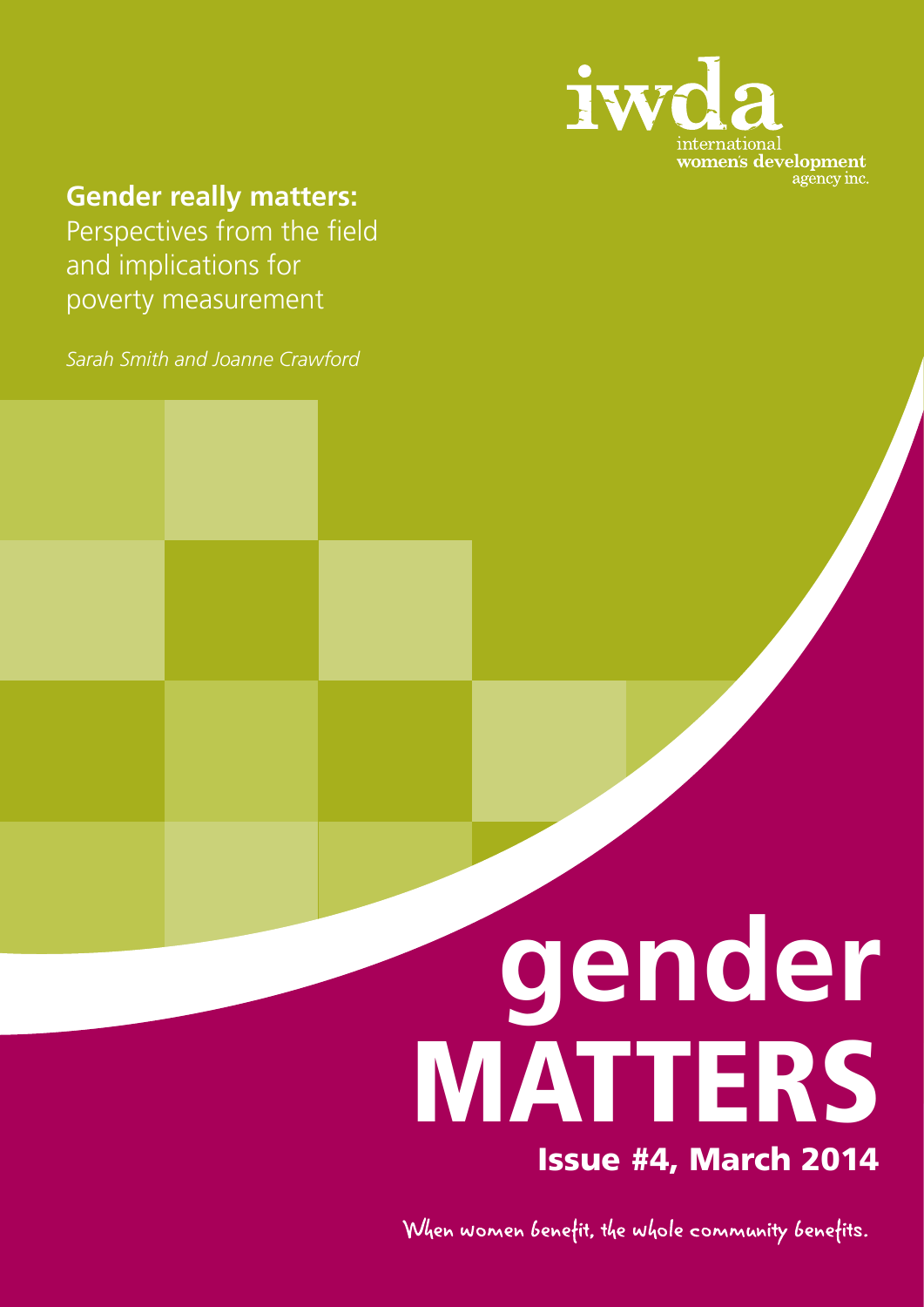International Women's Development Agency recognises partnership and collaboration as fundamental to development effectiveness. As we work with partners, we build our capabilities and strengths to advocate for gender equality. Together we create space for women's voices to be heard and amplify these through networking, advocacy and research.

The research featured in this publication is the result of the work and ideas of many people, notably lead investigator Professor Thomas Pogge, and chief investigators Dr Sharon Bessell, Dr Amy Liu, Dr Janet Hunt and Dr Christian Barry, and project staff Dr Scott Wisor and Dr Kieran Donaghue. Special thanks also to Professor Alison Jaggar and Professor Fatima Castillo and to Alice Banze, Ann Witteveen, Elijah Adera, Joanna Hayter and Jane Sloane.

Particular thanks are due to the local research teams who conducted the first two phases of field research. In Angola, the research was led by the Women's Platform for Action and Veronica Sappolo. In Fiji, research was led by Dr Priya Chattier at the University of the South Pacific, in coordination with FemLINKPACIFIC. In Indonesia, the research was led by Dr Ulfah Muhayani at the Gender Institute of the Universitas Islam Negeri, with support from her colleagues Yuliati Hotifah, Noor Jehhan and Ilfi Nur Diana. In Malawi, the research was led by Maggie Banda and the Women's Legal Resource Centre, and supported by Dr Peter Mvula, University of Malawi. In Mozambique, the research was led by Dr Cristiano Matsinhe and Edite Cumbe at the research firm KULA. KULA also provided key research support in Angola and Malawi. In the Philippines, research was led by the Philippine Health and Social Science Association, headed by Professor Fatima Castillo, Dr Cora Anonuevo, Dr Nimfa Bracamonte, and Dr Caster Palaganas. In Angola, Malawi, and Mozambique, the research was supported by the country offices of Oxfam GB (Southern Africa).

We are especially grateful to the women and men across six countries who shared their views and whose experiences informed this research and development of the Individual Deprivation Measure (IDM).

This paper benefited from the comments and feedback of IDM researchers and International Women's Development Agency staff.

Graphic Design: Mary Sinnott, www.marysinnott.com.

## Contents

| 1.1 What are the issues with current                                                                         |     |
|--------------------------------------------------------------------------------------------------------------|-----|
| 1.2 The Individual Deprivation Measure (IDM)<br>and how it improves on existing approaches $\ldots \ldots$ 5 |     |
| 2. Lifting the lid on the household:<br>gendered expectations and their implications $\ldots$ . 6            |     |
| 2.1 Seeing individuals within households                                                                     | - 6 |
| 2.2 Families, gendered expectations and<br>access to resources and opportunities  7                          |     |
|                                                                                                              |     |
|                                                                                                              |     |
| 5. Conclusions: addressing poverty                                                                           |     |
|                                                                                                              | 16  |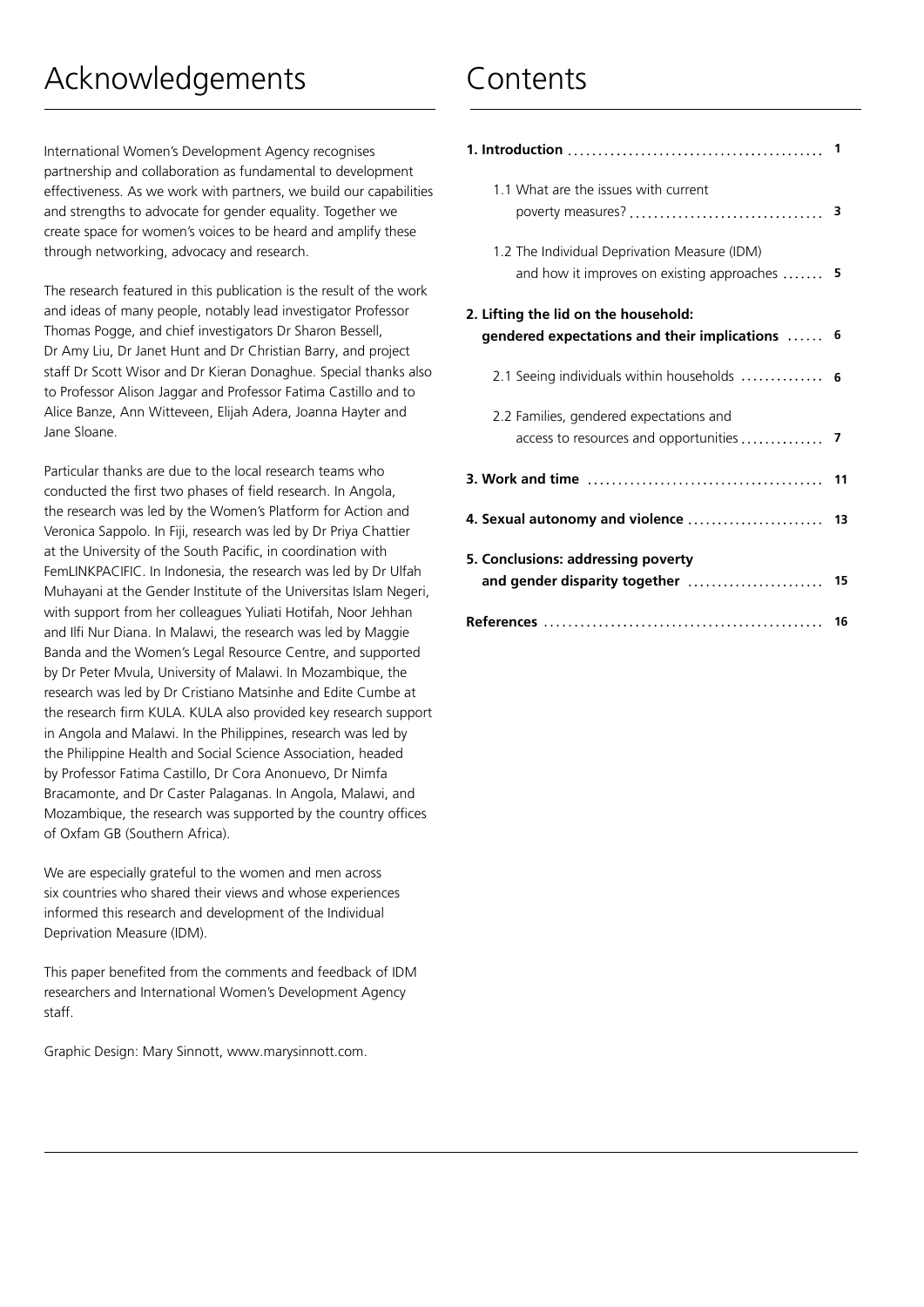Understanding who is poor, in what ways and to what extent, is fundamental to addressing poverty. From both an ethical and effectiveness perspective, it is important to know, for example, whether women and girls make up a greater proportion of people living in poverty than men and boys (or vice versa). However, despite widespread acknowledgement of the importance of gender in development and frequent claims that women make up a growing majority of the world's poor<sup>1</sup>, current global poverty data cannot be accurately disaggregated by sex. Poverty data is currently collected in relation to *households*, not individuals. This is despite evidence of significant gender inequality within households, which can shape how individual household members experience poverty. Inequality in the household can also persist even after gender equality gains have been made in the workplace or in community decision-making. Current measures also focus on a narrow range of dimensions which are not informed by the views of poor women and men about what is important in measuring and addressing poverty. They also exclude dimensions that may be particularly important for revealing the relationship between gender and poverty, such as time use<sup>2</sup>, violence and access to contraception.<sup>3</sup>

Motivated by a belief that overcoming the limitations of current approaches to poverty measurement is both essential and possible, an international research collaboration was formed to explore the question: what is a just and justifiable measure of poverty that is also capable of revealing gender disparities where they exist? A core concern of the research was to ground a new approach in the lived experiences of poor women and men and how they believe poverty and hardship should be defined and measured. Participation of those in poverty matters, from a rights perspective and for developing an appropriate and justifiable measure of poverty that focuses on aspects of life that poor women and men consider important.4 Their experiences and views are at the heart of the research and have informed the development of a new multidimensional measure of poverty, the *Individual Deprivation Measure* (IDM), which can also measure gender disparities between poor women and men. This addresses some limitations with current gender equity measures which tend to privilege the experiences of the better off who are active in the formal economy, neglecting the informal sector and inequities in life that are more relevant to those who are poorest. For example,

data about women's representation in parliament does not tell us anything about whether women have decisionmaking control closer to home, such as within the household or on locally elected bodies.<sup>5</sup>

The household *is* important in poverty measurement – but we can only understand how it functions to mediate access to rights, resources, assets and opportunities if we understand the situation of individual household members and whether and how their circumstances differ. Are all deprivations equally important for women and men, boys and girls? Are some more important at some ages and stages of life? How important is it to measure dimensions of life that play out within the household, such as time use, decision-making, family support, violence, access to energy or to educational opportunities?

This publication does not aim to summarise the research as a whole. Rather, it seeks to highlight the importance of the enterprise by sharing the perspectives of some of the women and men across six countries whose views informed development of the IDM. The rich personal perspectives shared in the initial qualitative phase of research provide insights into some of the ways in which gendered social expectations, roles and responsibilities, gender relations and gender discrimination shape and are shaped by poverty. We pay attention to how poor women and men define poverty for themselves, their families and their communities and to dimensions of life which illuminate the implications of intra-household dynamics for poverty and deprivation.

The research challenges dominant approaches to defining and measuring global poverty. Women and men did not speak of being poor and then not poor, or of just needing more money. They told complex stories about how gender, age, location, environment, disability and other factors influenced their circumstances and opportunities and how they navigated these contexts to survive, resist and act. The constraints and challenges identified by poor women and men point us to the dimensions that need to be at the heart of measuring and addressing poverty. Our hope is that these insights help illustrate the significance and strengths of the IDM.

5. See Quay (2012). Moreover, women's representation in parliament can be high in a particular place which development indicators for women such as maternal mortality can remain poor.

<sup>1.</sup> For further discussion about claims regarding the femisation of poverty see Chant (2006).

<sup>2.</sup> Across the world, women continue to spend more time on unpaid household and care work<br>than men, ranging from twice as much time in Sweden to 4.6 times more in Ghana to 6 times<br>as much in Pakistan (World Bank 2011: 297). household income (Wisor 2012).

<sup>3.</sup> For an extended discussion about problems with current poverty measurement, see Reddy & Pogge (2010).

<sup>4.</sup> Participatory poverty assessments (PPAs) offer an important mechanim for communities to<br>determine how poverty is measured at the local level and identify priorities for poverty alleviation,<br>but they are difficult to com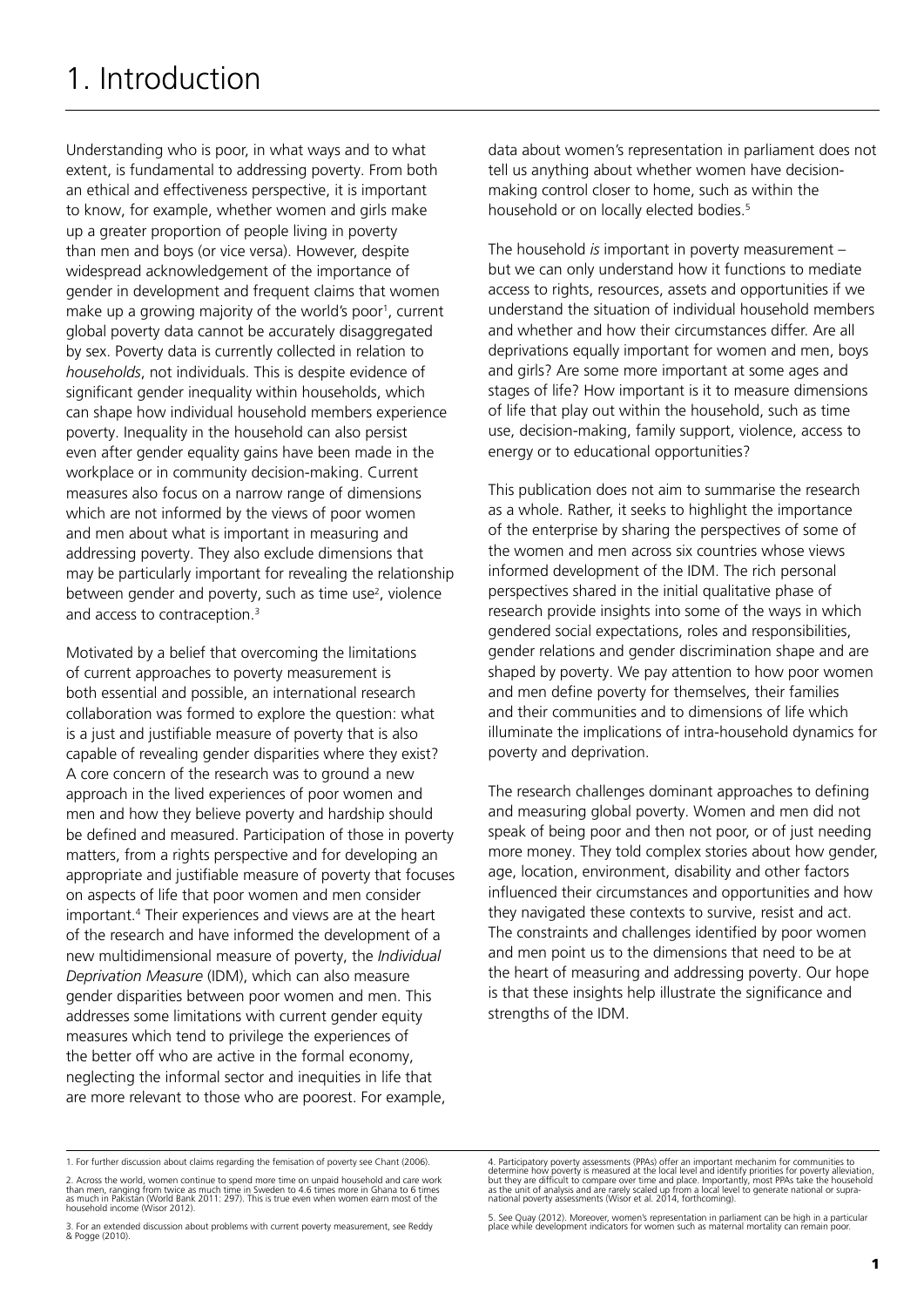# The research project overview

The research discussed in this paper was conducted as part of an Australian Research Council-funded linkage research project *Assessing development: designing better indices of poverty and gender equity*, administered by the Australian National University. IWDA was the industry linkage partner, contributing significant funding and in-kind support over three years. Other partners providing financial and in-kind support were Oxfam Great Britain (Southern Africa), the Philippine Health Social Science Association and the University of Colorado at Boulder. Oxfam America and the Centre for the Study of Mind in Nature at the University of Oslo provided additional funding.

## **The project was led by internationally respected academics and brought together NGOs and research institutions with a shared objective of improving the measurement of poverty and gender equity.**

Our priority was to construct a measure that:

- Is non-arbitrary and has proven itself in public debate to be sound and coherent
- Is gender-sensitive and capable of revealing gender disparities where they exist
- Assesses the situation of individuals rather than households and so can be disaggregated by sex
- Reflects the priorities of poor women and men
- Is deprivation-focused
- • Is practical, feasible and manageable in terms of cost
- • Builds on, complements, or improves existing approaches
- Uses existing data where relevant but does not perpetuate current data limitations
- Is informed by insights from gender and development studies.

The research used a three phase design. **The first phase** began with qualitative, participatory research in six countries (Angola, Fiji, Indonesia, Malawi, Mozambique and the Philippines) to gain insight and understanding. Approximately 1,115 men and women were involved. Participants were separated by sex and by three life stages: young women and men, women and men in middle age, and older women and men. Because there was significant variation in life expectancy across the research countries, life stage and associated responsibilities rather than age ranges were used to delineate groups.

**The second phase** of the research was quantitative, to gauge the preferences and priorities of poor women and men in the same six countries regarding the most important factors for defining and measuring poverty (around 1,800 women and men participated). Field work in the first two phases was undertaken in three sites in each country (urban, rural and highly marginalized communities<sup>6</sup>) and led by local research teams working in partnership with local NGOs (see Acknowledgements for details). The first two phases of fieldwork informed the development of a new measure of poverty and gender disparity, the *Individual Deprivation Measure* (IDM).

**The third phase** was a nationally-representative trial of the new measure in the Philippines, with a survey sample of 1,806 people.

The project website **www.genderpovertymeasure.org** provides a wealth of information about the research including about the people and organisations involved, methodology (field guides, questionnaires), data analysis and outputs including individual country reports and the forthcoming final report authored by Scott Wisor, Kieran Donaghue, Joanne Crawford, Sharon Bessel, Thomas Pogge, Fatima Castillo, Janet Hunt, Alison Jaggar and Amy Liu (2014, forthcoming).

<sup>6.</sup> For this research, 'marginalised' was defined as subject to systematic discrimination or exclusion,<br>such as a squatter settlement, or a community without a clear administrative boundary, a group of<br>internally displaced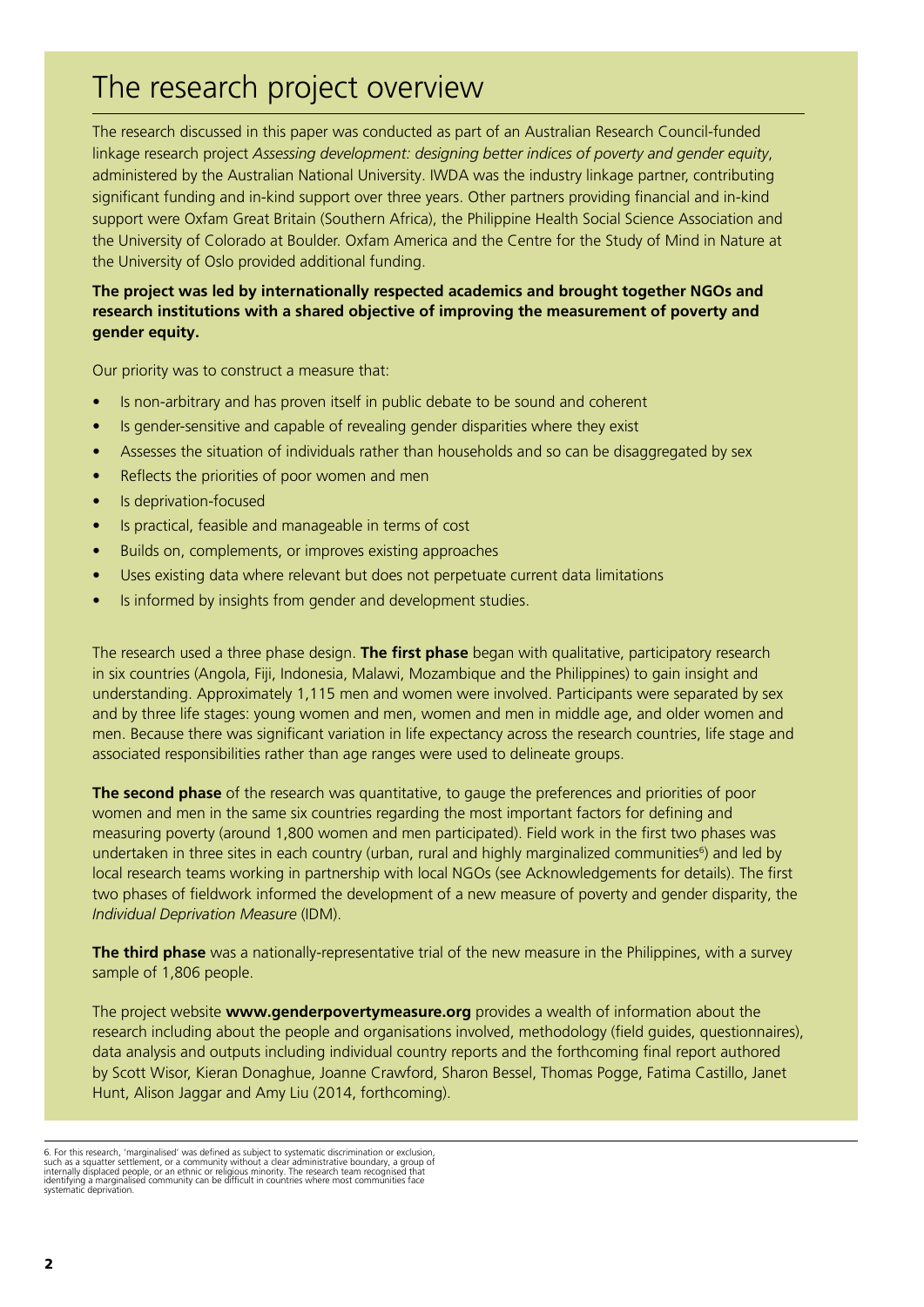## 1.1 What are the issues with current poverty measures?

Five specific limitations of existing poverty measures informed the IDM research focus. These limitations are in turn carried into efforts to alleviate poverty, because the data gathered is used to determine who is poor, where poverty exists, who should get which resources and to subsequently judge which policies are most poverty reducing (Reddy & Pogge 2010).

### **i) They measure poverty of households, not**

**individuals.** What poverty *is* – what constitutes poverty – is experienced by individuals; this is the "level at which poverty is actually experienced" (Kabeer 1996: 12). However, the World Bank's poverty measure, the International Poverty Line (IPL), and the Multidimensional Poverty Index (MPI) developed by the Oxford Poverty and Human Development Initiative and introduced in the United Nations Development Programme's *Human Development Report* in 2010, use data collected by household surveys.7 When disaggregated data is required, household data is converted into individual data, for example by assuming that household income is shared equally among all individuals within the household (Foster et al. 2013: 4). If we measure the poverty of households we cannot capture the range of experiences of different individuals within a household nor reveal where many deprivations are experienced by one person in the household (for example a young girl with a disability who faces discrimination and stigma and practical barriers that limit her access to health care, education, mobility, sanitation and participation in community life), or are shared among household members. Such information is important ethically and vital for effectively targeting policy, programming and resources.

**ii) They do not provide gender-sensitive or sexdisaggregated data.** Existing measures focus on deprivations (e.g. lack of money) that both women and men may suffer and exclude areas of life that we know from gender and development literature and experience are important for women, such as freedom from violence, free time/ overall labour burden and decision-making around family planning. They also cannot provide sexdisaggregated data. This makes it impossible to understand the relationship between poverty and gender and identify any differences in the nature and extent of poverty for women and men.

**iii) They are not grounded in the views of poor women and men about what poverty is and how it should be measured.** In most cases poor women and men have been excluded from discussions of how social and economic progress should be assessed. This was noted by the *Voices of the Poor* project, initiated by the World Bank, which collected the perspectives of more than 60,000 poor women and men (Narayan 1999; Narayan et al. 2000; Narayan & Petesch 2002). The subsequent reports offered deep insights into the experience of living in poverty, with individuals focusing on assets – human, social and environmental – rather than income. Inequity between women and men was a common theme in each of the countries studied. However, the *Voices of the Poor* research did not set out to engage poor women and men on how poverty should be defined and measured, and did not use the insights gathered to revise measures of poverty or gender inequity.

## **iv) They exclude important dimensions of**

**deprivation.** The International Poverty Line focuses on money as the key variable for assessing and addressing poverty, defining women and men as poor if they live on less than US\$1.25 PPP per day.<sup>8</sup> The IPL is subject to a range of critiques concerning, in particular, its narrowness of focus. Focusing on money suggests that everything that is needed to be not poor can be purchased.<sup>9</sup> Money is certainly important to moving out of poverty and poor women and men involved in our research confirmed this; but it is not all that matters. In addition, who earns and makes decisions about money matters for where resources are spent, with evidence that marginal income in the hands of women has a greater impact on household well being than additional money in the hands of men (World Bank 2012: 5). The Multidimensional Poverty Index goes some way to address this limitation by including a number of important inter-related dimensions – education, health and standard of living. However, other important dimensions continue to be excluded such as freedom from violence and labour burden/ access to free time. The indicators used in the MPI to measure deprivation are also limited. For example, educational indicators focus on enrollment but provide no information on quality of schooling or educational achievements<sup>10</sup> (Wisor et al. 2014, forthcoming).

7. The household surveys used to provide data for these assessments are completed by a single<br>member of a household, on behalf of all household members. An additional household member is<br>interviewed only for modules other and if this respondent is not female, then a female household member may be asked about contraception, pregnancy, childbirth and associated care (Wisor et al. 2014, forthcoming).

8. The World Bank's International Poverty Line is currently set at US\$1.25 2005 Purchasing Power<br>Parity (PPP). The IPL is meant to represent the purchasing power that US\$1.25 had in the United<br>States in 2005. Calculating t

involves two steps: (1) a conversion of purchasing power in 2005 between the United States dollar and the local currency; and (2) a conversion, in local currency, between year Y and the base year of 2005.

9. Other concerns include that it is unrealistically low and so shows greater progress on tackling poverty than would a higher rate. For a review of debates over the IPL, see Anand, Segal & Stiglitz poverty than would a mighter rate. For a result.<br>(2010) and also chapters 3-5 of Pogge (2010).

10. For a review of the huge disparities between educational achievement and educational enrolment, see Pritchett (2013).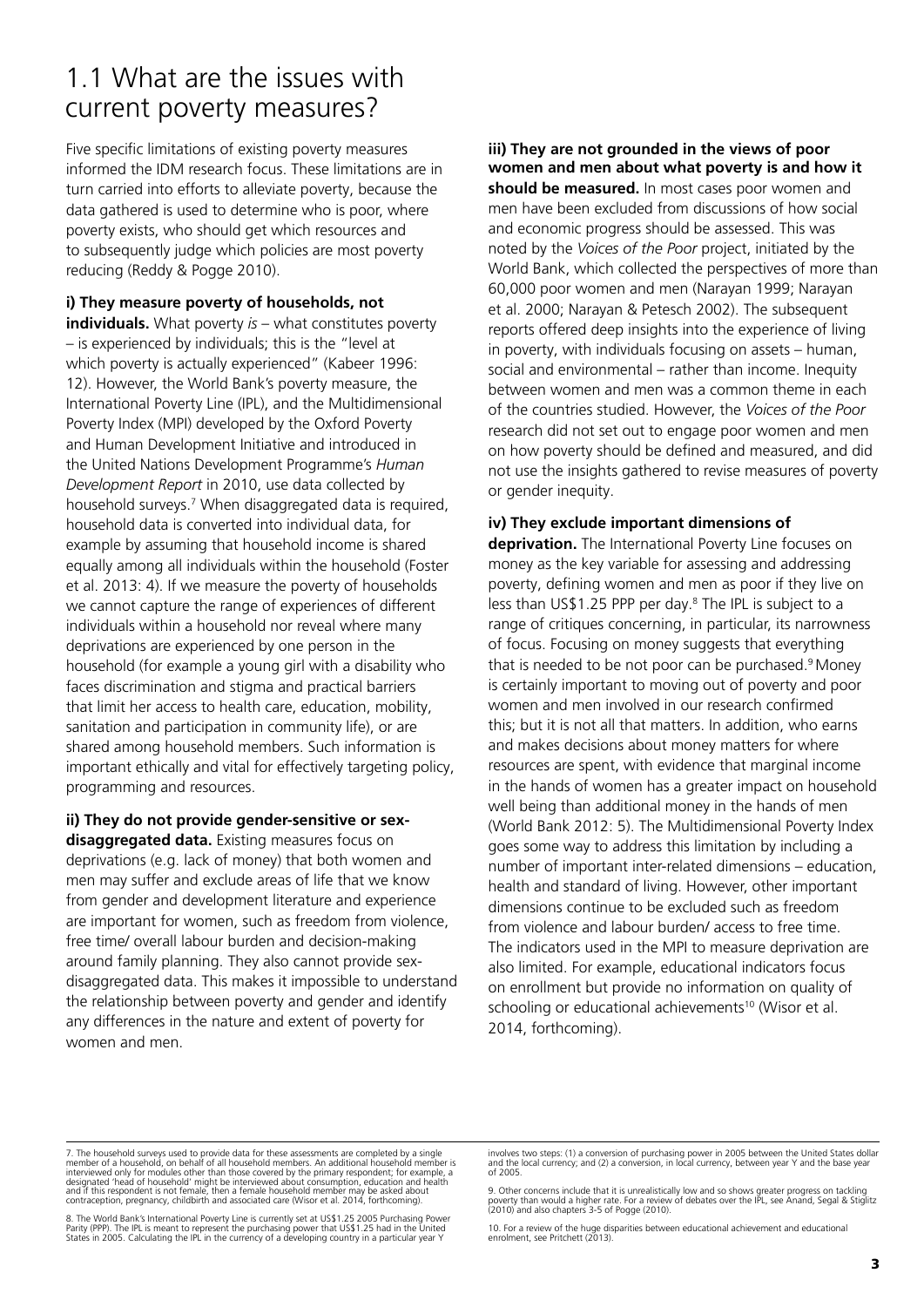**v) They use a binary approach – an individual is either poor or not poor.** Current approaches do not show the extent or depth of poverty nor vulnerability to poverty. For example, once a household is very slightly above the relevant cut-off, it will not be counted as poor, even if it has little or no 'buffer' to absorb small adverse environmental, health or economic shocks. As Figure 1 illustrates in relation to the IPL, a binary approach treats Person A and Person B as equally poor, and Person C and Person D as equally not poor, even though their situation relative to the cut-off point is different.<sup>11</sup>



**FIGURE 1:** Binary measures show people as the same ('poor' or 'not poor') even when their circumstances differ significantly.

<sup>11.</sup> For a detailed account of the MPI's approach and its designated cut-off points, see Alkire & Santos (2010)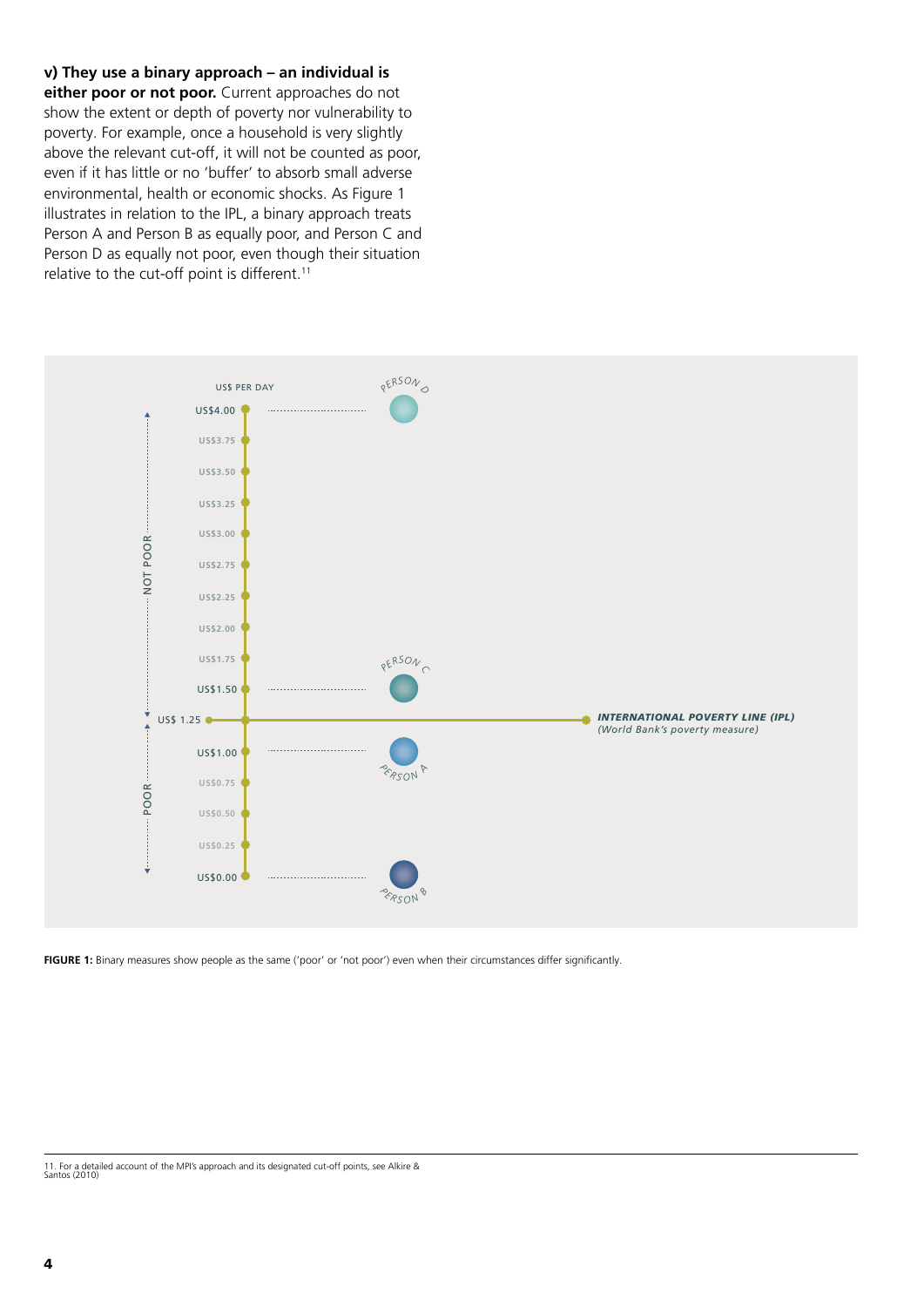## 1.2 The Individual Deprivation Measure (IDM) and how it moves beyond these limitations

The IDM improves on existing approaches to poverty measurement in the following ways:

**(i) It measures the poverty of individuals rather than households.** By assessing the situation of individuals, the IDM can tell us who is poor, in what ways. By using a sampling method that involves interviewing all adult members of the household (or as many as reasonably feasible), the IDM makes it possible to identify if there are differences in deprivation within households, in specific dimensions of life or in overall deprivation.12 The IDM also enables societal-level assessments of poverty, vulnerability and hardship, which can be disaggregated by sex, age and other factors.

**(ii) It is gender-sensitive and can provide a measure of gender disparity.** The IDM provides sex-disaggregated data in relation to dimensions that are important to both women and men. The situation of men and women can be compared in relation to specific dimensions of life and in overall deprivation. This information can be used to develop a composite measure of gender equity that is more relevant to the situation of poor women and men than existing measures. If development interventions do not take account of men's and women's different experiences, they risk reinforcing rather than challenging gender disparities.

**(iii) It is grounded in how poor women and men think poverty should be defined and measured.** Their priorities provide a rationale for the dimensions included in the IDM and are fundamental to its significance and legitimacy. The IDM brings measurement into line with empowering and participatory approaches that locate agency as central to addressing poverty and poor people as partners in poverty reduction (Narayan & Petesch 2002: 462).

**(iv) It provides a more comprehensive measure of poverty.** Its 15 dimensions address material, social, environmental and familial aspects of life, using indicators which can be relatively easily measured at reasonable cost.13

**(v) It measures deprivation on a five point scale (within each dimension and overall)**, rather than just showing if a person is poor or not poor. This makes it possible to distinguish whether an individual is somewhat deprived, in a few areas, or deeply deprived in many aspects of life.

The IDM realises the research ambition – to develop a way of measuring poverty that is informed by lived experience, gender sensitive, reveals gender disparity and tells us who is poor, in what ways and to what extent, including within households. The perspectives of poor women and men that follow help to show why this matters.

| From 90 - 100<br>We categorise<br>as not deprived          | While these individuals do in some areas<br>fall below a threshold we deem sufficient<br>for a minimally decent life, we think it is fair<br>to categorise them as not deprived as their<br>shortfalls are of moderate depth and few in<br>number. It is very likely that a middle-class<br>person in a wealthy country would score in this<br>range.                                                                               |
|------------------------------------------------------------|-------------------------------------------------------------------------------------------------------------------------------------------------------------------------------------------------------------------------------------------------------------------------------------------------------------------------------------------------------------------------------------------------------------------------------------|
| From 80 - 89.9<br>We categorise<br>as somewhat<br>deprived | Falling in this category indicates that an<br>individual suffers from non-negligible<br>deprivations, but is still relatively well off.<br>Many individuals who received a score in the 80s<br>may suffer from several important deprivations,<br>but reach the minimal thresholds in most other<br>dimensions.                                                                                                                     |
| From 70 - 79.9<br>We categorise<br>as deprived             | These individuals fall below the minimum<br>threshold in a range of deprivations and some<br>of their shortfalls are significant. They might<br>occasionally be hungry, have a house that is<br>made of some rudimentary materials, share a<br>toilet rather than have their own, lack some<br>control over decision making in their household,<br>or experience some other combination of<br>significant shortfalls.               |
| From $69 - 69.9$<br>We categorise<br>as very deprived      | These individuals are deprived in a larger<br>number of dimensions or are severely deprived<br>in the dimensions where they fall short. A<br>person who is sometimes hungry, has low<br>quality shelter, lacks running water, and is<br>subject to violence may be typical of this range.                                                                                                                                           |
| Below 60<br>We categorise<br>as extremely<br>deprived      | These women and men will be deprived in a<br>large number of dimensions, and very deprived<br>in a subset of those dimensions. A person who is<br>regularly hungry, who lacks any sturdy materials<br>for housing, uses no improved sanitation, cooks<br>with dirty fuel, has little influence over the<br>community, is subject to violence, and perhaps<br>suffers several other deprivations may be typical<br>of this category. |

**FIGURE 2:** The Individual Deprivation Measure (IDM) uses five thresholds to show the extent and depth of deprivation rather than just whether a person is poor or not. What someone needs to be no longer deprived depends on how deprived they are to start with.

13. The dimensions are: food; water; shelter; health care; education; energy/ cooking fuel; sanitation; decision-making and personal support; clothing and increading reviousion if omer solidation; discline with exilometer;

<sup>12.</sup> This sampling method posed challenges given that violence/ freedom from violence is one of<br>the dimensions measured by the IDM. The research team reviewed current advice on researching<br>violence against women and consult further violence, particularly for women. Further information is provided in the final research report (Wisor et al. 2014, forthcoming).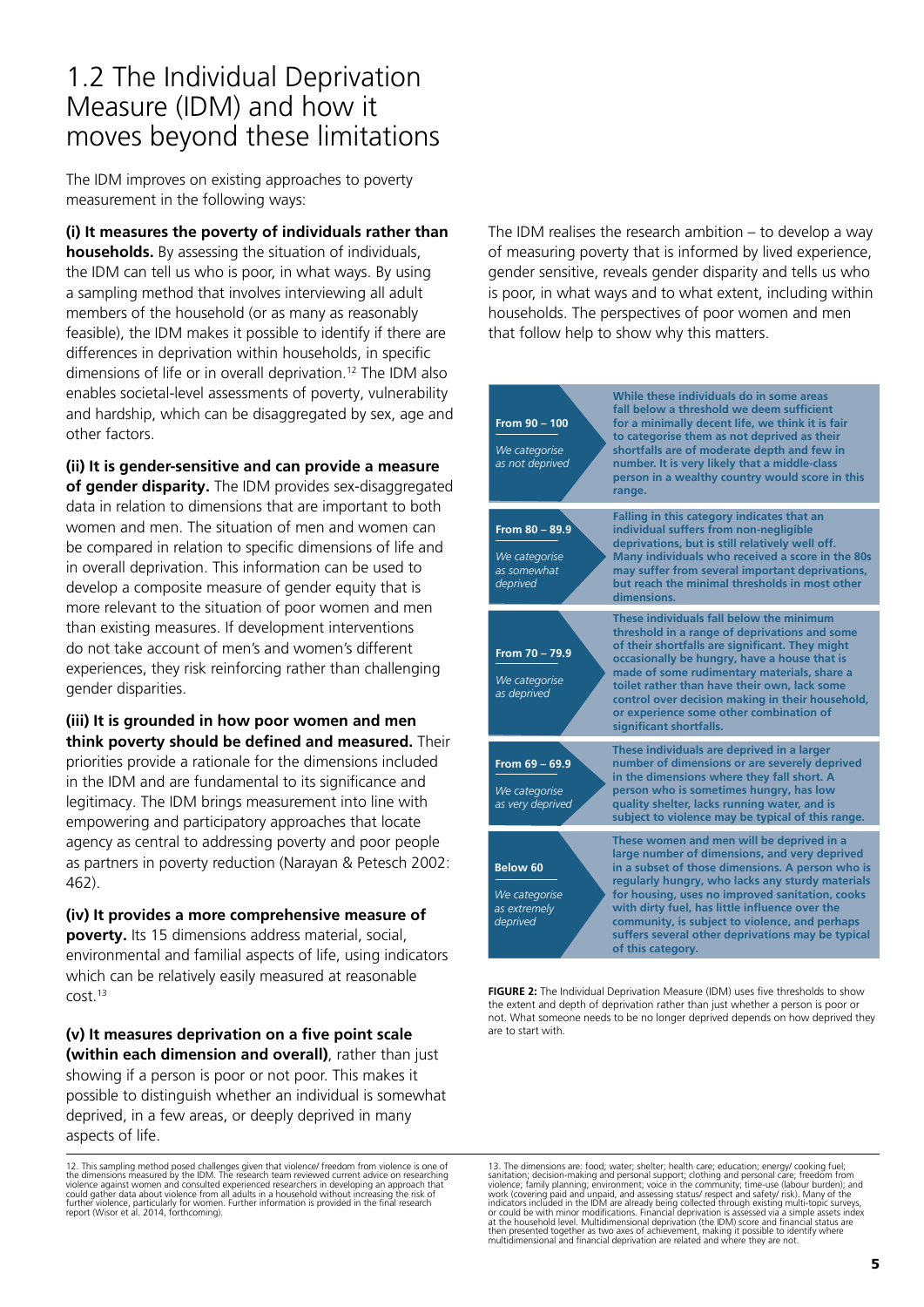# 2. Lifting the lid on the household: gendered expectations and their implications



## 2.1 Seeing individuals within households

Gendered social norms, such as particular expectations for men and women and ideas of what constitutes a 'good man' or 'good woman', are reproduced within the household (Narayan 1999) via systems of power and hierarchy. As Sylvia Chant (1997: 39) explains,

**"within the household, there is much exploitation of women by men which goes unnoticed when we use poverty measures which simply treat households as units and ignore intra-household aspects of exploitation. When we measure poverty… we need measures which illuminate unequal access to resources between men and women in the household".**

Decisions made in the household and who makes them – for example, about who will receive education and how household income is spent – can have a direct impact on the deprivations experienced by individual household members.

*The income earned by fathers, usually men or fathers, [is] dispensed, some of it for buying cigarettes and then the rest will be given to mothers for everyday cooking.* 

Participant, Madura, Indonesia

*The older male participants claimed that generally it is mothers who are controlling the budget and food allocation within the household because of their experience in managing the house: "Yes, because she is the one staying at the kitchen, controlling food and does the budgeting".* 

Older man, Paracelis, Philippines

Individuals within households may have different levels of power and control over household resources, assets and opportunities, and this can be linked to gender roles and relations as well as age/ lifestage.<sup>14</sup> Such differences affect which decisions individuals can make, their access to and control over resources and how they experience different hardships. Understanding the interconnectedness of

<sup>14.</sup> The research methodology sought to build in sensitivity to age and gender, to recognise that<br>gender norms and associated roles and responsibilities vary across the life course, with marriage,<br>pregnancy and children hav

and young adults, middle aged people, and older people) in phases one and two. Dividing focus groups by sex and age group also aimed to help participants feel comfortable to contribute their<br>views. Life stage and associated responsibilities rather than specific age ranges were then used to<br>place participants in the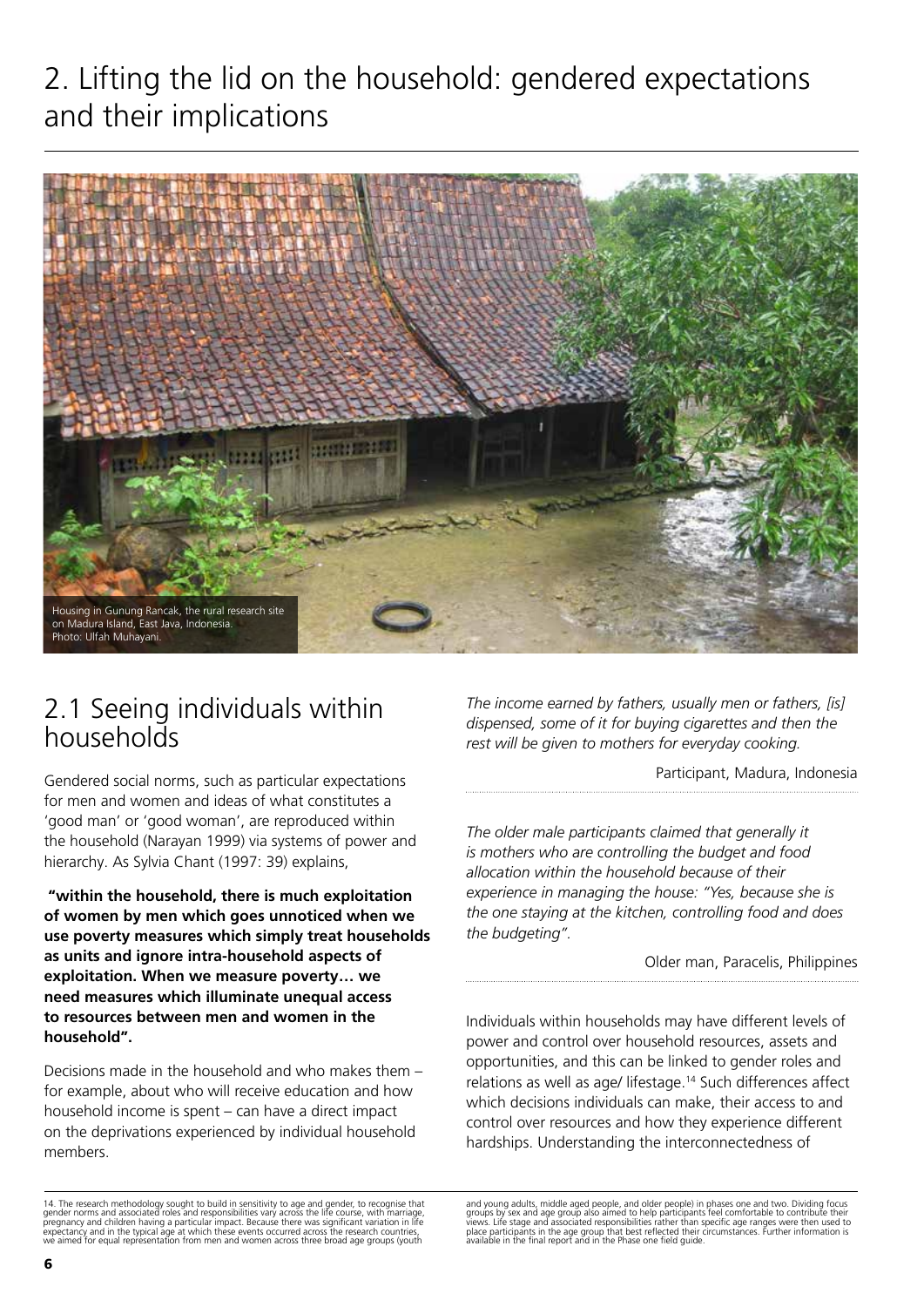decision-making in the household, female empowerment and access to resources is important in understanding both poverty and gender inequality (see for example Hunt et al. 2009). Nonetheless, in conducting research for the IDM, participants overwhelmingly viewed 'poverty' as something that could be collectively shared among household members:

*If one is poor, the whole family is poor.* 

Male unknown age, Gunung Rancak, Indonesia

*Yes, everyone in one house is poor. If the mother has no work, the father and the children are also poor and have no food to eat.* 

Older woman, Bajau, Philippines

*They [members within a household] are at the same level [of poverty], because for example, they both work.* 

Male youth, Paracelis, Philippines

*Both man and woman who belong to the same household have the same level of poverty, regardless if one works for a longer period of time, or if one is paid higher than the other.* 

Older woman, Paracelis, Philippines

However, participants also nearly universally noted that the content of deprivation can differ by age and gender (see Wisor et al. 2014, forthcoming). When asked to talk about hardships and deprivations these were often differentiated based on age/ lifestage, gender and associated roles and responsibilities. For example, women's burdens may be increased due to their responsibility for looking after the majority of house work. Likewise, elderly participants often felt that their age exacerbated their hardships and vulnerabilities, often due to their dependent situation and inability to work.

*Poor men and poor women are the same, but women may have more burden than anyone else in the family because women have responsibility to take care of household affairs. If a woman or a wife wants to cook but she does not have money, she will feel sad, if the children ask for pocket money but she cannot give them any, she will feel terrible, if she wants to buy on credit from a warung [food stall], the owner of the food stall won't believe she will pay it back.* 

Middle aged woman, Madura, Indonesia

*Women are heavily affected by hunger as they are just staying home, whereas men would go to their friends and eat there. Men would also go for piece work and to buy their clothes. They do this because they are the ones who go out of the home to look for work so they need to look better than women who just stay home caring for the home and children. Women are not given the chance to go to work because the men are always jealous and think that their wives are sleeping with other men.*

Middle aged woman, Mtopwa Village, Malawi

*If we are old, we cannot go anywhere, our mobility is limited, if we want to work in the fields, our body is no longer strong […] if we want to work as shop keepers, we are too old, we have to accept our condition and wait until we die.* 

Older participant, Madura, Indonesia

What becomes especially apparent through the qualitative research is the importance of context in understanding poverty and the ways in which individual variables such as age and gender can impact deprivation, and how they interact with the collective context of the household. Both individual and collective contexts are important and these can be retained as part of the analysis when using the IDM.

## 2.2 Families, gendered expectations and access to resources and opportunities

Family relationships<sup>15</sup> are integral to individual experiences of poverty and one's ability to move out of poverty. Family connections and the family unit play a central role in defining men's and women's roles, within and outside the household, shaping the way poverty is experienced by individuals. Men's and women's expectations of each other are played out within the family and affect the way that resources and tasks are distributed and how individuals feel when deprived. For example, because women are typically expected to have primary responsibility for household and care work, education was generally seen as less important for them because they would end up working in the home, doing work that is often seen as less valuable or not requiring formal education.

<sup>15.</sup> We understand families as taking diverse forms and containing many different relationships that can change over time. We do not assume a homogenous, unchanging model of family.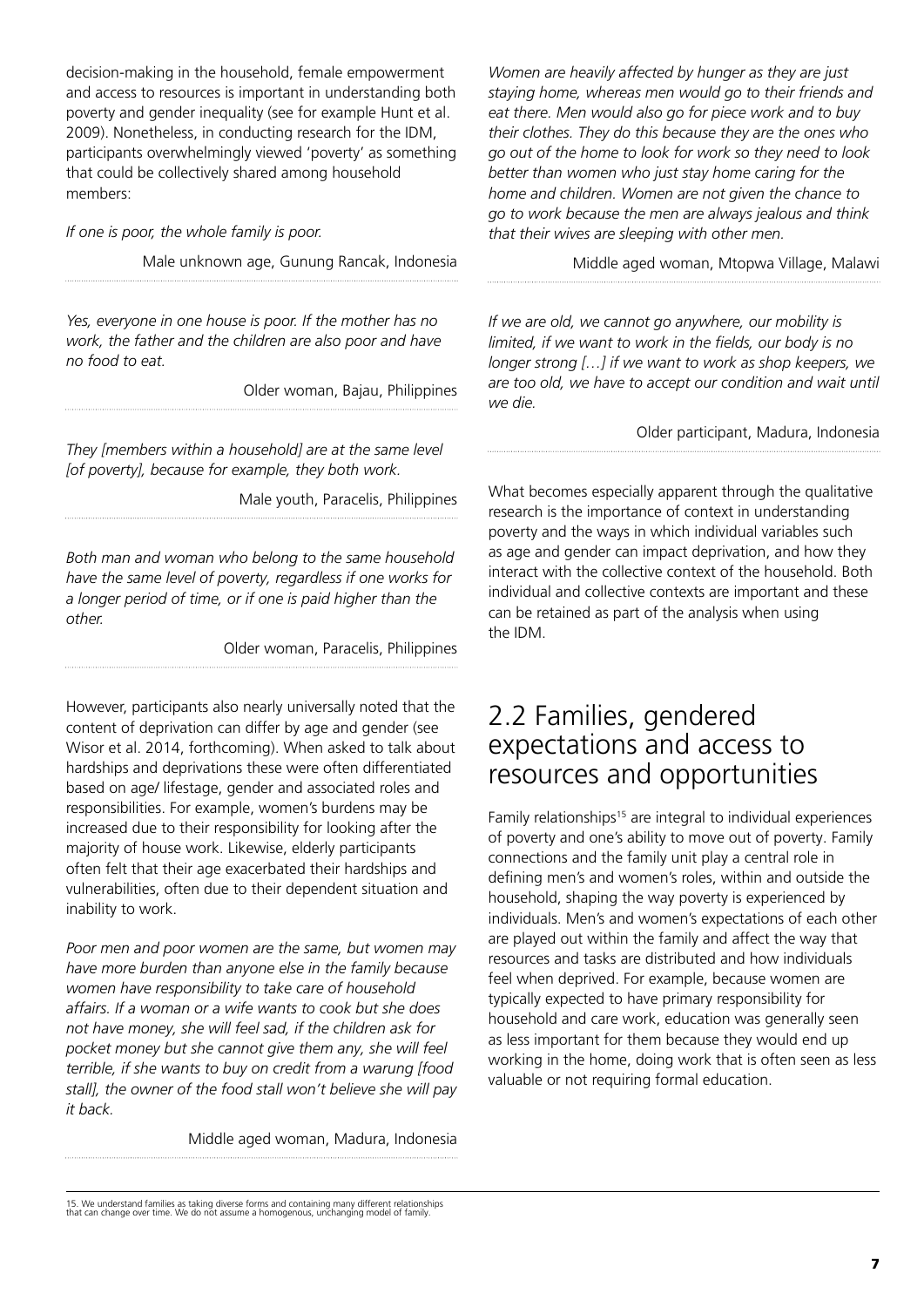*For education, we prioritize sons, daughters only need to know najis and ibadah (ritual cleansing and religious observance) and how to take care of their children in the future.* 

Older man, Madura, Indonesia

*For education, all children can go to school, however, if there is a limitation, sons should go because they will become head of a family someday.* 

Middle aged woman, Madura, Indonesia

*When it comes to financial support to pursue educational opportunities, adult men and young males and females tend to agree that the boys take priority over the girls. More boys than girls are entitled by the families to use the households' financial resources to pursue education, even if the education facilities are located far from the area of residence. It is more accepted that boys handle money to pay for public transport to go to school, while girls are expected to work close to the house and community and perform domestic activities or work in small businesses in the neighbourhood.* 

Viana site, Angola report

Gendered expectations and interpretations of men's and women's roles and contributions have significant implications for the strategies available to move out of poverty. For example, young women expressed that it was difficult to find ways to alleviate hardship without an education to facilitate engagement in formal employment. They viewed limited educational access as a hardship that was both a consequence of and contributed to their poverty.

In some situations, for example in highly marginalised contexts, school attendance among young boys and men was also poor, albeit for different reasons. Young male participants listed reasons for not attending school as hunger or needing to engage in scavenging or other income-generating activities. Many young boys did not see the need to attend school given that their opportunities to utilise these skills would be limited. Although both boys and girls in poverty found their access to education limited, the content of this deprivation and the way it was experienced differed, in part due to gendered expectations of what women and men 'should' be doing.

Men often felt increased pressure to provide for their families due to their status as breadwinner. Men named this role as a hardship when in poverty, as poverty is viewed as both a barrier to achieving this socially

prescribed role and a consequence of failing to do so. In some ways men saw the breadwinner expectation as a burden *because they were poor*; their poverty was a sign that they were unsuccessful in fulfilling this role.

*We feel so sorry if we see a man that does not have a job because they have responsibility to their family, usually they easily get angry.* 

Older woman, Madura, Indonesia

*It is a man's responsibility as a household head to provide for the basic needs of the household. In order to sufficiently fulfil his responsibilities, a man must work harder because if he does not do so he may subject himself to embarrassment and ridicule and his household will suffer while he is around.* 

Middle aged man, Somo Village, Malawi

*If there are a lot of children in a family and the father is not working, you know the family is having problems and if you hear a youth was involved in some theft like stealing from a plantation, you know the family is facing problems.* 

Middle aged woman, Nausori, Fiji

Asking about the circumstances and perspectives of individuals rather than households revealed how burdens and hardships are influenced by age/ lifestage, gender and family context – and where these factors intersect to deepen vulnerability and deprivation. In most sites, the local research teams found that family support was an important dimension, with its presence or absence affecting the hardships experienced. Where there was a lack of family unity or support, individuals who particularly rely on the support of family members, such as elderly people and children, found themselves especially vulnerable to hardships associated with poverty. In Mozambique the local research team reported that young girls in Namacurra (a semi-rural site) considered that orphaned children, particularly young girls, were more vulnerable to sexual exploitation and labour exploitation as 'domestic slaves' (Matsinhe & Cumbe-KULA 2012: 39).

*The lack of family support is a cause of poverty because, for example, to grow crops on farms we need to have support from our family.* 

Adult man, Zavala, Mozambique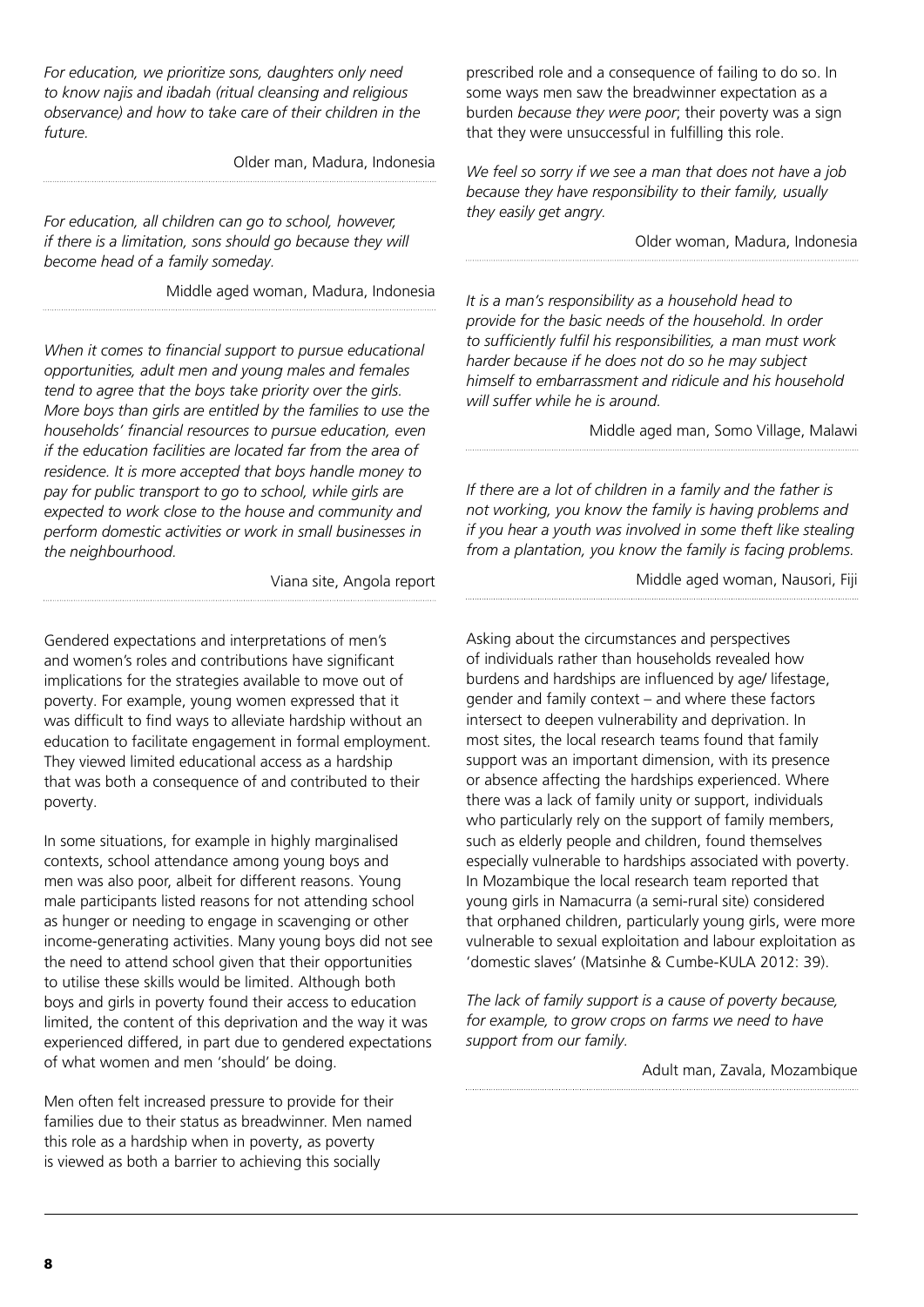*It also sometimes becomes very hard for him [my son] as he has his own family to look after. When I was fit I used to do some kind of work to support him but since the time I lost my one eye I am unable to do any work.* 

Older man, Naleba, Fiji

Yet the rigidity of gender roles within families could also contribute to individual and collective hardship. For example, men's hardship was said to increase if they were single or alone as they were not practiced in performing those tasks assumed to be women's, such as cooking and cleaning; some spoke of feelings of shame or embarrassment when taking on such roles. On the other hand, women's hardship was said to increase when they did not have a husband or partner present to perform traditional male roles, such as earning an income outside the home or performing heavy physical labour. Family relationships thus became a central mechanism through which individuals defined and experienced poverty.

According to the local research team in Mozambique, "girls interviewed [felt] women are the poorest because they cannot build their own home and, despite being intelligent, they feel limited because they believe that they always need a man's protection. They see marriage as the only alternative to escape poverty" (Matsinhe & Cumbe-KULA 2012: 32). An unwillingness to take on the tasks allocated to other members of the family or household points to rigid ideas about what is appropriate for women and men. When this is combined with practical difficulties in undertaking certain tasks, the challenges for women and men were significant. Some individuals would not take on roles that were socially coded to belong to the opposite sex, even if this may exacerbate their hardships.

*Poverty is different [for women] because when a woman is abandoned by her husband she ends up poorer because she needs to take care of the children alone. Poverty is more severe for women [who are] alone because they cannot build a house or support their children.* 

Adult woman, Zavala, Mozambique

*Poverty is most noticeable in women because they can only farm while a man does other activities, [for example] he can work another person's farm, can make bricks to build houses while a woman cannot do the same.* 

Woman unknown age, Ribáuè, Mozambique

*For women what ends up making their life difficult is that they cannot do some things that men usually do like building a house, raising cattle or taking coconuts.* 

Young woman, Zavala, Mozambique

The importance of family relationships acted then to provide both advantages and burdens. While families were often characterised as a support network through which poverty could be alleviated, if an individual lost a husband or wife, their hardships increased, exacerbating their poverty and reducing their ability to change their situation. Others have discussed similar findings regarding the importance of community kinships, which support those in poverty but bring expectations of reciprocity that must be met (for example, to contribute to a community function such as a wedding or a funeral) even when it might be financially difficult to do so (Narayan 1999: 44). Families could also be oppressive and increase an individual's hardships.

For women and girls, their roles and responsibilities in the domestic sphere, initially in the family home and then often in a home with their husband and family, predominantly shapes life choices and has lifelong implications.

*As we moved out from my in-laws house we built a house just as a shelter and started our life, at that time my husband used to do only cane harvesting so we could not afford to build a proper house. Life became very hard for me as my family was also growing and I had four children and income was very low at times. I was also the victim of domestic violence, I used to be kicked by my husband even in the times of my pregnancy which led to my first child becoming crippled […] I can't even go and do any labouring work because I have to look after my disabled son. Sometimes it becomes very hard for me to fulfil my children's requirements and buy my other personal requirements.* 

Middle aged woman, Naleba, Fiji

Once married, young women can be discouraged from continuing education. Early marriage also increases the prospects of early pregnancy, which further limits access to education and opportunities to exercise autonomy outside the household. For example, the research team in Mozambique noted that girls referred to early marriages being very common and that girls are frequently pressured by the family to get married early so their family does not have to support them. However, the girls also said that they disregarded some family advice regarding strategies to escape poverty, such as parents' suggestions to engage in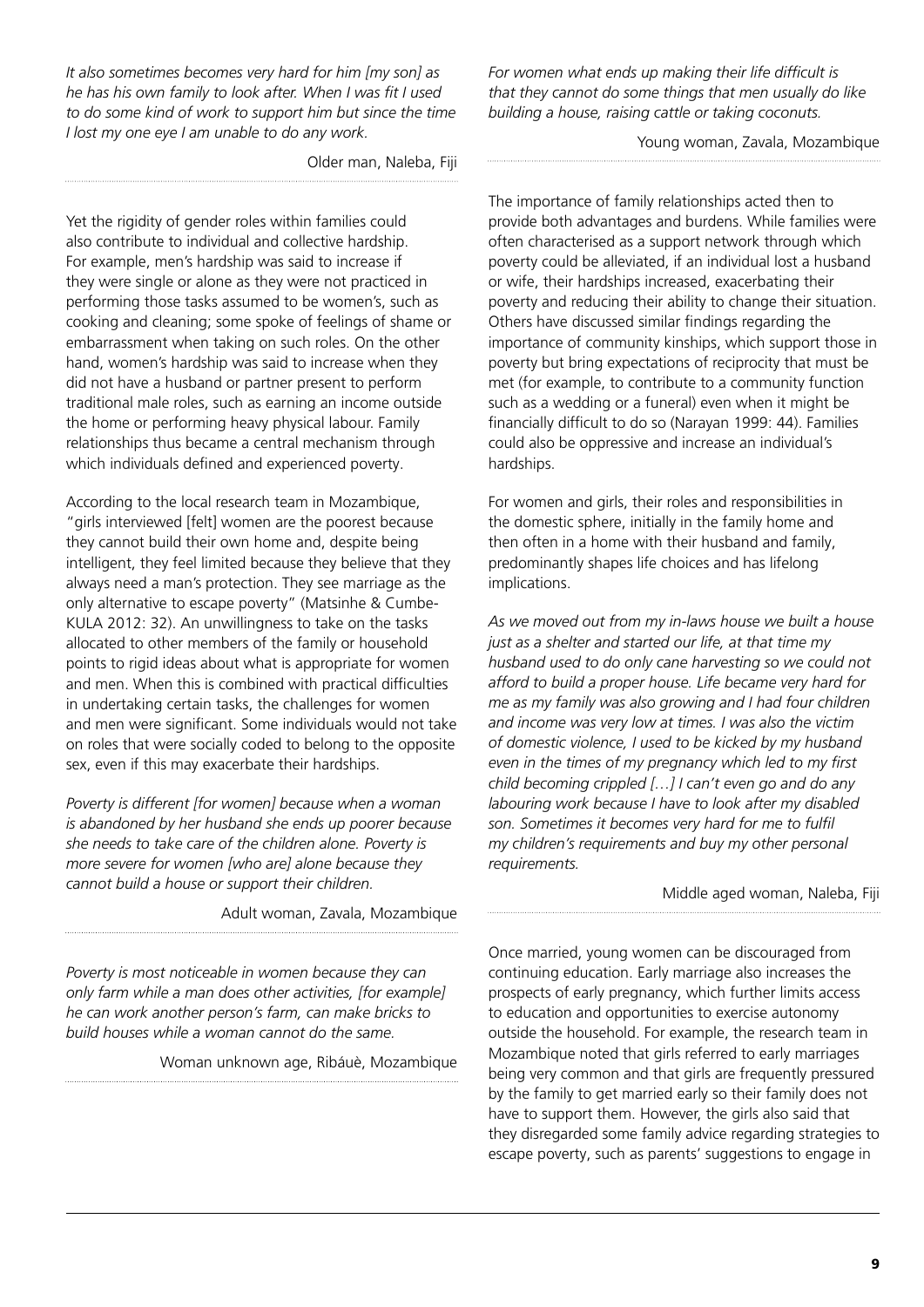

intergenerational sexual relationships to access consumer goods (cell phones, clothing) and education (Matsinhe & Cumbe-KULA 2012: 39).

*For girls, what makes their life difficult is the fact that they drop out from school early because they get pregnant and many end up giving more responsibilities to their family since they have to help this girl because she can't support herself.* 

Elderly woman, Zavala, Mozambique

*I feel depressed and frustrated but I'm still hopeful that one day I will be able to find a job so that I can support my family. I still want to study further so that it becomes a bit easier for me to find a job. I'm against getting married now or any time soon as I feel, being a daughter, marriage is more expensive than for a son. I'm hopeful that if I get married I want to marry a rich man so that I can have an enjoyable and a comfortable living.* 

Woman unknown age, Naleba, Fiji

*A woman's life becomes very complicated when she has a child because she stops studying, the child's father abandons the children and the mother ends up having to support the child alone and has to buy school uniforms and books for children while most of the time she cannot find a job.*

Adult woman, Zavala, Mozambique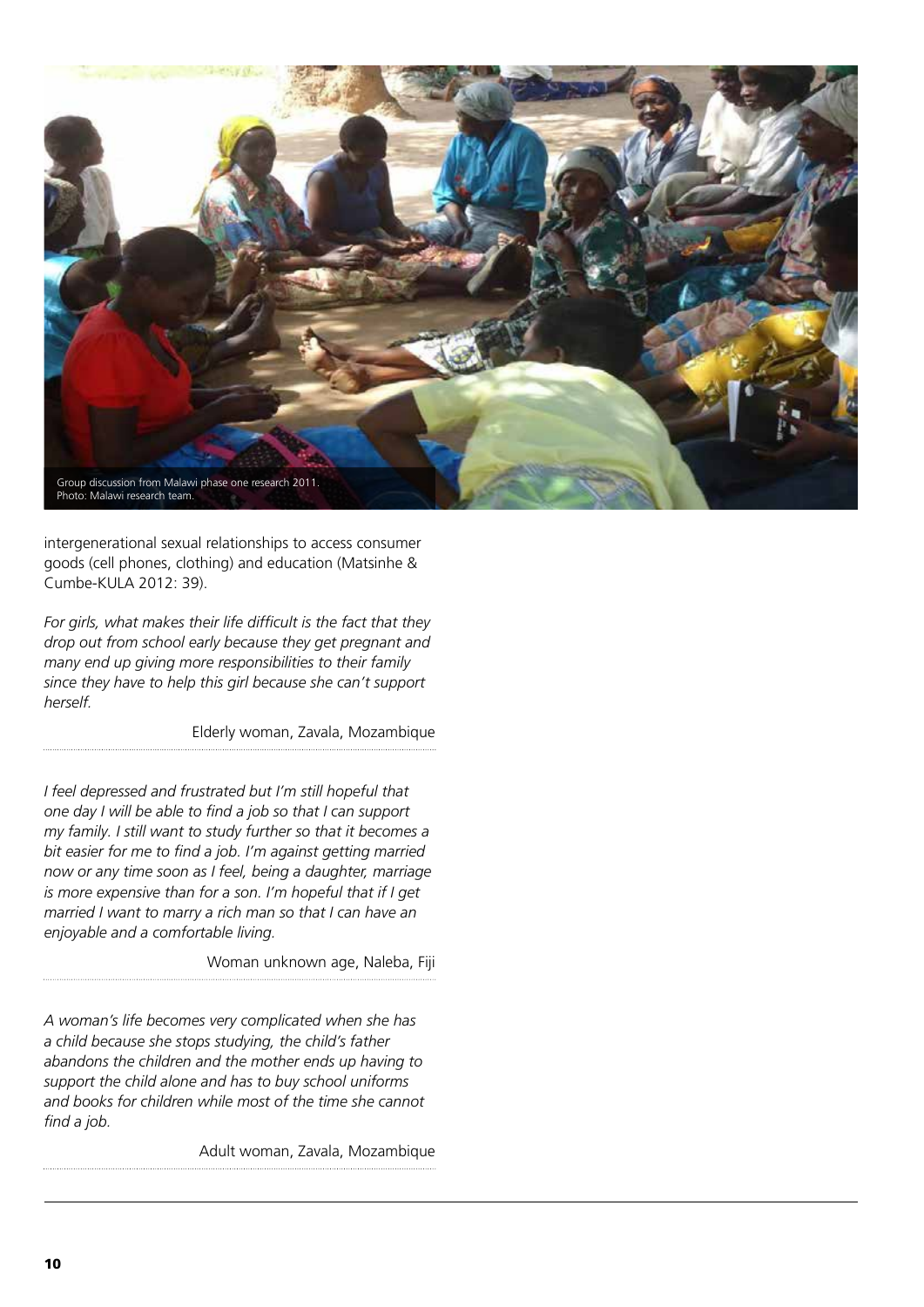# 3. Work and time

How an individual spends their time, and on what, is included as a dimension in the IDM because of the importance of time as a resource for poor people. It also illuminates the gendered division of labour and of leisure time in ways that take account of paid and unpaid work, inside and outside the household. The gendered division of work and time was evidenced across the research sites. Men were primarily engaged in physical labour and/ or income generating activities outside the home while women had the primary responsibility for household and care work. Women often engaged in income generating activities and generally this was added to domestic chores and child-rearing. The men and women who spoke with local researchers told of situations consistent with Chant's (2006) analysis that as women's work diversifies and paid work is added to existing unpaid work, we do not see a corollary rise in men's paid and/or unpaid work. Sylvia Chant (2006: 217) describes this trend as the "feminization of responsibility and obligation [which refers to] women's increasing liability for dealing with poverty (responsibility), and their progressively less choice other than to do so (obligation)".

*I work harder [than my husband] because aside from scavenging I also attend to household chores.*

Middle aged woman, Tondo, Philippines

*Well, it's because aside from earning a living, you're still the one doing the household chores.*

Middle aged woman, Tondo, Philippines

*Sometimes, I also scavenge for garbage and even get a higher income compared to my husband, but still when I get home, still I need to do house work.*

Middle aged woman, Tondo, Philippines

*Being a woman, she's the one who budgets […] she deals with all the problems she sees at home. The men, since they are the ones earning, don't care.*

Middle aged woman, Tondo, Philippines

*Two of my sons are working and live out of town. I tried to teach my sons to do housework and duties that are traditionally women's work.* 

Older woman, Nausori, Fiji

*Most of the work in the house is done by women or girls.* 

Middle aged woman, Bajau, Philippines

For many women, their household and caring responsibilities constrained their choices in relation to activities outside the home and the return on their labour. The kinds of work individuals could do changed across the life cycle, with patterns of time use and overall labour burden intersecting with gender and age in ways that saw different work predominating at different lifestages.

*In order to be rich we have to work. I will work when my children have grown up. Right now, I cannot work because I have to take care of them.* 

Middle aged woman, Madura, Indonesia

*When the children were younger life was more difficult for me. I had a lot more tasks in terms of raising the children and less time to do the things I wanted to do. Now I can engage in farming and small business and take part in community activities. I learnt from living the hard way.*

Older woman, Nausori, Fiji

Gender influences an individual's strategies to alleviate poverty. Participant discussions of who engaged in begging and why was an example of this. Women were often the ones begging because nobody would give to men who beg as it was expected that they should be working. Additionally, begging was a way of generating income which women could engage in alongside caring work because women could have their children with them. As the Philippines research team explained: "children go with their mothers or sisters to beg because if those begging are seen with their children, people take pity and give" (Bracamonte 2012: 56).

*We beg so our children and elderly can eat like me, my in-laws, and my father. My wife begs for us to eat. I stay at home jobless. That's it.* 

Older man, Bajau, Philippines

Both men and women recognised the gender division of labour, and that if paid and unpaid work were considered together, women often worked more hours overall and men had more leisure time.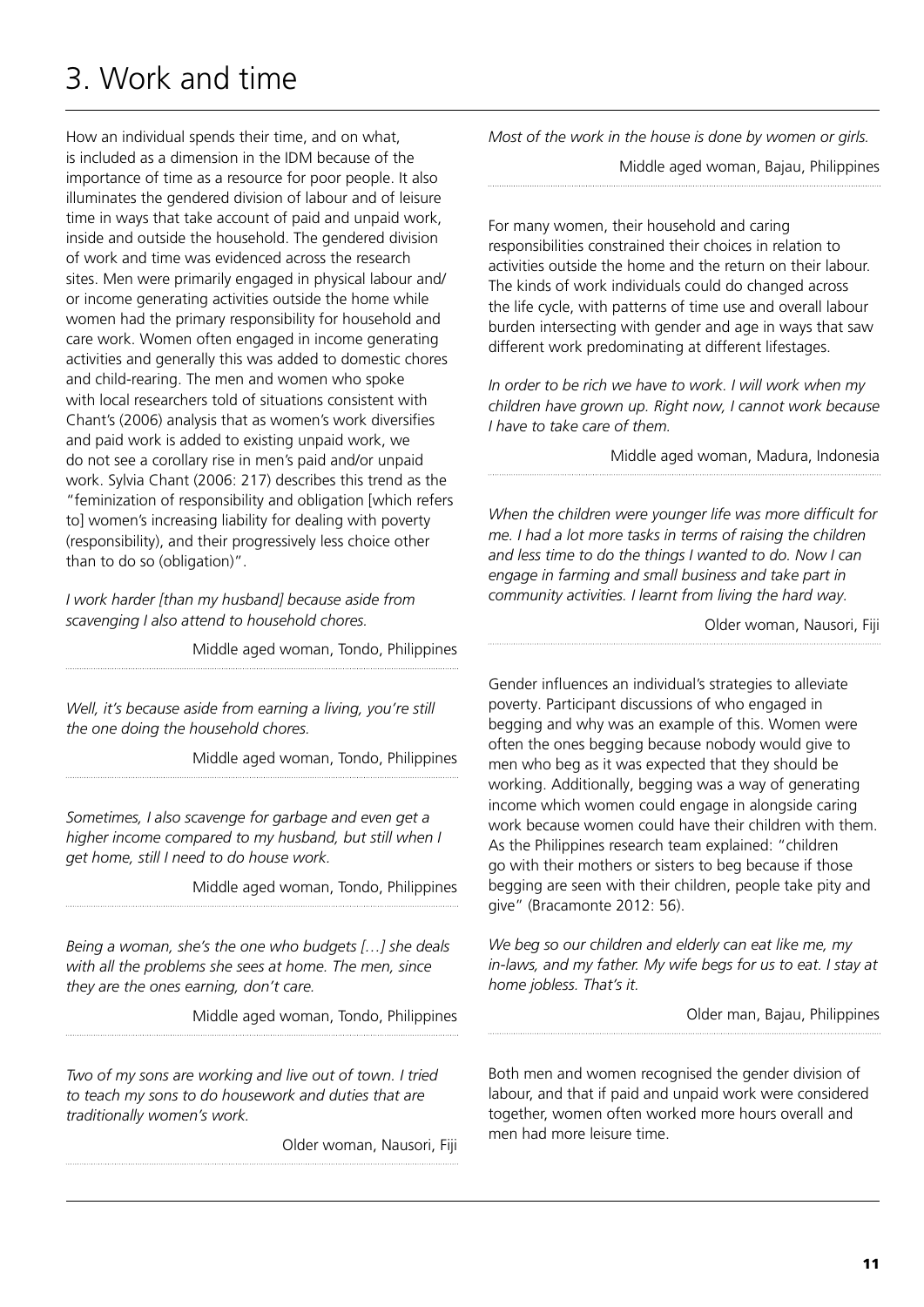*For women in the home, women are obligated to raise the family and look after and nurture family. They should be the first to wake up and the last to go to sleep because they are looking after the family needs.* 

Older man, Nausori, Fiji

*After we have eaten the women are still washing the dishes while the men are already stretched out.* 

Older man, Paracelis, Philippines

*I wish I could exchange roles with him, I wish I'm the male.*

Middle aged woman, Tondo, Philippines

*The woman does everything; she is the house manager, the mother of the family. She cooks, washes clothes. While us, men, we just work [for pay]. The duties of a woman are really heavy.* 

Older man, Tondo, Philippines

The gendered division of labour meant that men and women often worked in different physical spaces. Consequently, at least some of women's work in the household was effectively rendered invisible to men, literally and because women's work was not valued. The lack of shared experiences of care work sometimes resulted in misperceptions of the nature and demands of particular types of work.

*She has longer free time especially if there is a baby. She can rest, or has more time to spend with the children because she doesn't leave the house.* 

Older man, Paracelis, Philippines

Other dimensions of poverty, such as limited access to water, intersected with the burdens associated with women's household and care work. Some women reported that this work could be particularly difficult and/ or time consuming in poor communities. Women are responsible for multiple tasks – such as collecting water or generating income whilst simultaneously looking after children – which make complex demands on their time and exacerbate their sense of hardship. This does not mean that gendered norms in themselves make people poor, but rather their rigidity shapes the experience of poverty and can multiply hardships. Different dimensions of poverty effect different people in different ways, influenced by gender, age and the roles, responsibilities and expectations that follow.

*The lack of running water in most communities is a great sign of poverty, since there is no life without water and families need a lot of water for their daily living. This is a very serious problem for us women who have to bring water from long distances, all the way from the water points to our homes. Besides the weight of the bucket or plastic container on the head, we also lose a lot of time because at the public water points there is always a long queue until our turn comes. We lose the time to do other work at home.* 

Women's organisation leader, Kilamba Kiaxi, Angola

The greater status typically accorded to all forms of paid work compared to all unpaid work meant that the types of work women undertook and its social and economic contribution were frequently undervalued. By making paid and unpaid work visible and treating them as on a par, the IDM may reinforce other efforts to shift attitudes about what counts as 'work', what is required for communities to flourish, and how this should be reflected in systems of social and economic valuation.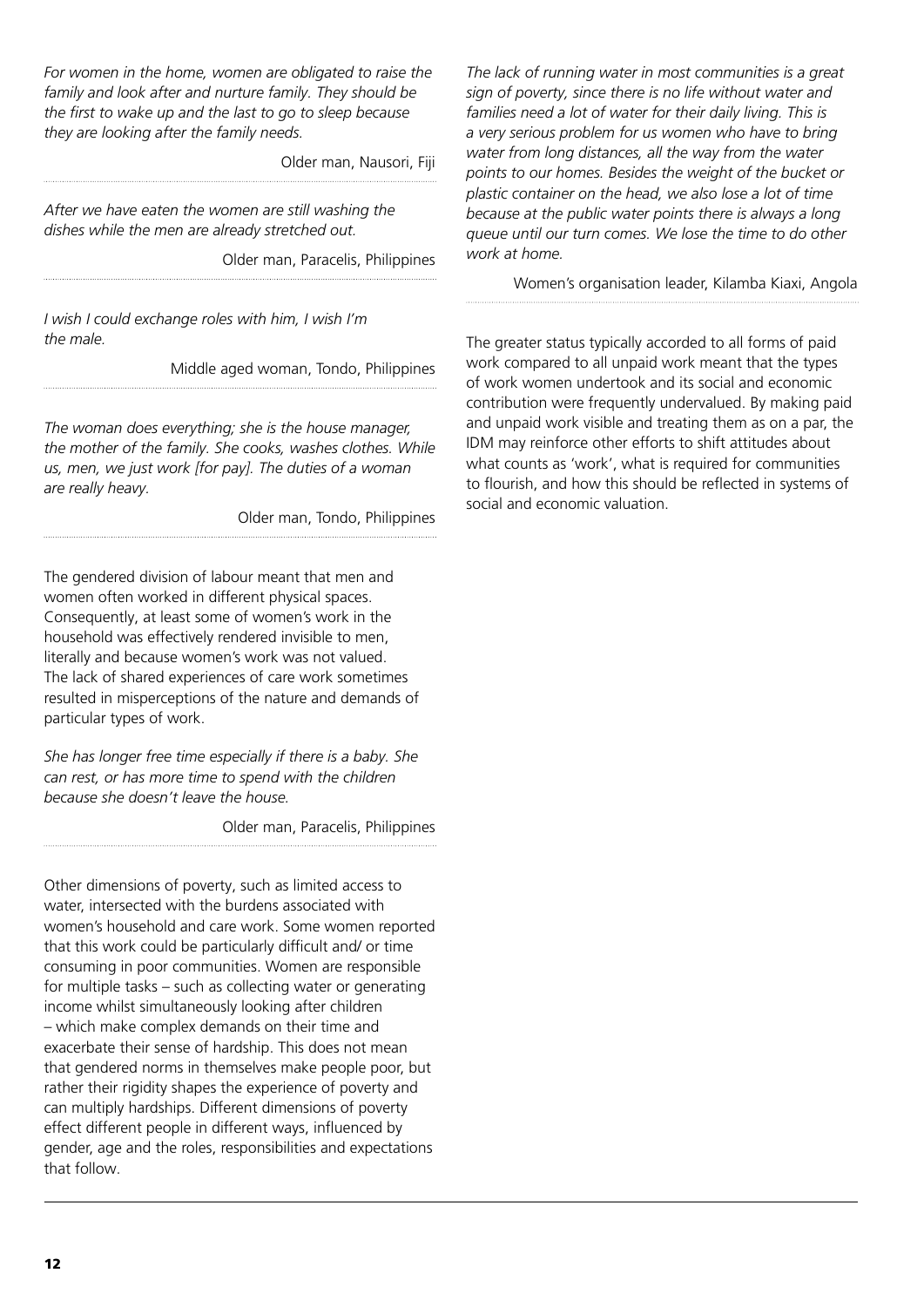# 4. Sexual autonomy and violence

In Mozambique local researchers noted that "in Namacurra girls highlighted the issues of early marriage and sexual harassment in schools as additional constraints to progress, to the extent that this prevents them from pursuing their educational objectives" (Matsinhe & Cumbe-KULA 2012: 33). In this case, the limited sexual autonomy of women and girls contributed to burdens associated with poverty such as limited access to quality education. Violence and sexual abuse could result from strategies to alleviate poverty, meaning that violence was considered a consequent hardship of poverty in some instances.

In Malawi, local researchers noted that "parents force the girls to leave school and marry early so that they [the husbands] can support them. In order to find money to support themselves and their families, it was further reported that sometimes girls are pushed by a lack of basic needs into sleeping with older men, and that sometimes they are even raped because of the circumstances that they are placed in" (Women's Legal Resource Centre 2012: 37). Again, poverty did not necessarily cause these hardships but gender-based discrimination compounded the experience of poverty for some girls by further limiting their access to education and their potential to move out of poverty.

Violence was sometimes referred to by men and women when describing the hardships they faced. Women made it clear that violence and the threat of violence could be part of their experience of particular hardships. Violence or the threat of violence could negatively impact on their access to resources and their ability to move around their communities.

*These days, getting firewood is not easy because if caught, we are asked to dance for the guards or worse still we are raped. Because of this, we are left helpless as we can no longer depend on ourselves in terms of money.*

Woman unknown age, Somo, Malawi

*When the youths are drunk they linger on the roadsides and pass sexual comments to women and young girls. So we have to be extra cautious. We have to go and drop our children to the main road and pick them up as well. We cannot allow them to go out after 6pm.* 

Older woman, Nanuku, Fiji

Violence was often one end of a continuum in which women explained how hardship and poverty directly related to their ability to exercise sexual autonomy and/ or freedom. Participants said that due to economic pressures some women engaged in sexual activities or relationships in which consent could be considered questionable at best. These sexual engagements were used as a way of generating income or as barter, in order to obtain money, objects or services that would help alleviate hardships of individual women or their families. The decision to engage in such arrangements reflected the limited choices available to poor women for generating income.

Local researchers in Mozambique found that in times of particular hardship or when they were unable to perform heavy physical work, "women may become prostitutes in exchange for money" (Matsinhe & Cumbe-KULA 2012: 27). Sexual exploitation was explained by participants as occurring in situations where individuals, women in particular, had little effective choice or freedom. In Ribáuè, Mozambique, local researchers reported that "women referred explicitly to the issue of sexual exploitation as one of the obstacles they faced. Single women may engage in sex for support or to get men to do certain activities they need completed, such as weeding the land, building a house and even assisting them with selling agricultural products" (Matsinhe & Cumbe-KULA 2012: 47). Young girls were "not able to perform heavy tasks such as 'carrying bags or building houses', which is why they often resort to prostitution with older men to have money to pay for such work. They also trade sex for various goods including, food and drinks" (Matsinhe & Cumbe-KULA 2012: 48).

*An unmarried woman has areas in the farm where she cannot work, she has to pay someone, or sometimes she has to have sexual intercourse to get her farm weeded.*

Woman, Ribáuè, Mozambique

In Malawi "young males at Mkwanda Village noted that a boy can go out and look for piece work in his free time to find money for personal needs, such as clothes and shoes. It was reported that girls do not have free time to look for piece work because their daily activities revolve around helping with household chores and going to school (when they are in school) … [G]irls will either go into prostitution or into early marriages so as to get support from their husbands" (Women's Legal Resource Centre 2012: 31).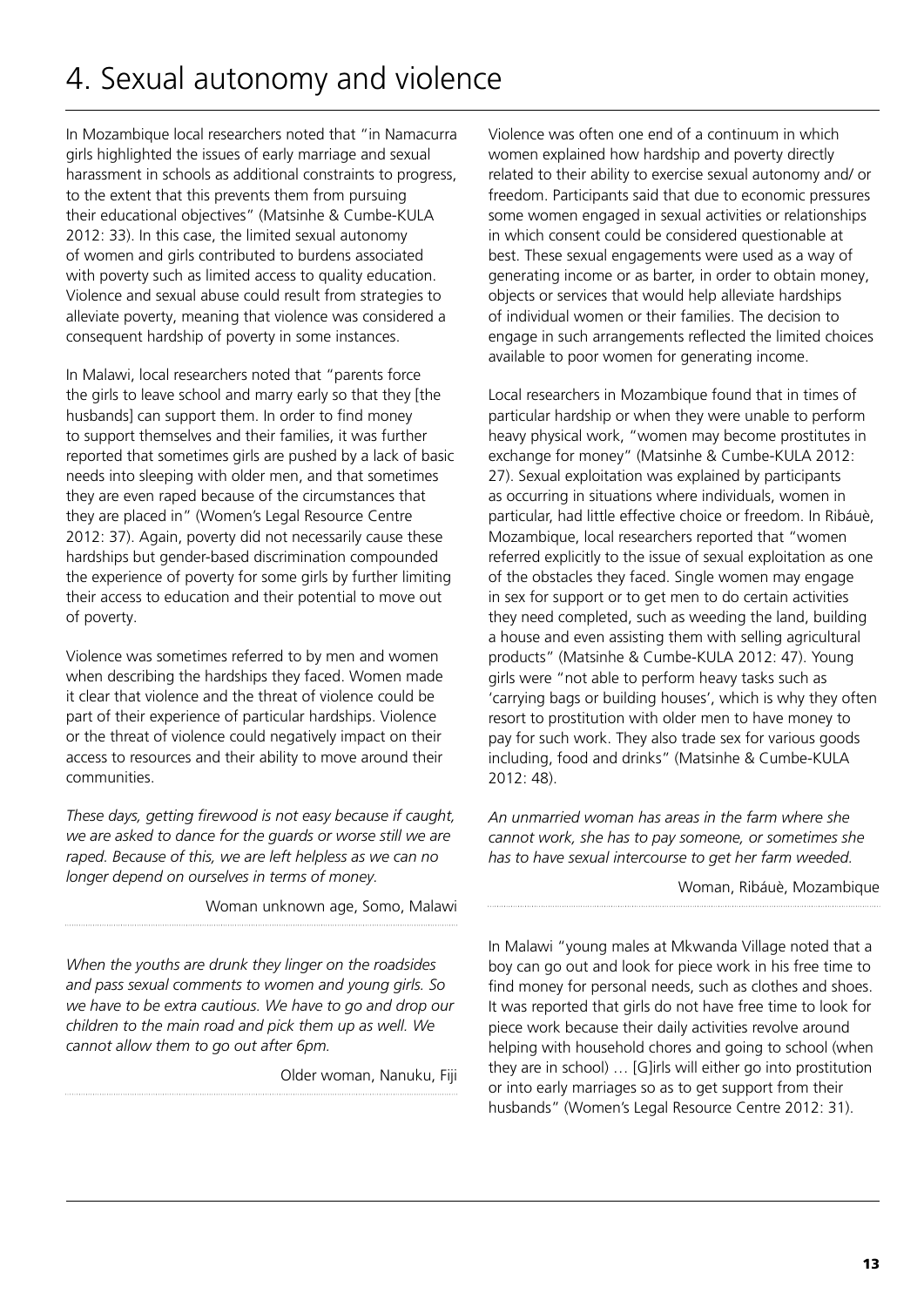Differing expectations of women and men, girls and boys, combined with gender discrimination and inequality in many areas of life, directly impact on the ability of some women and girls to exercise sexual autonomy in contexts of poverty. Survival sex was one strategy in a limited range of possibilities.

*Girls will be the ones affected more by lack of money than boys because girls need a lot more things than boys. Things that girls need in their day-to-day life, and which boys do not, are petticoats and brassieres. When girls lack these things, either because their parents cannot provide them or they themselves cannot find money to buy them, they resort to prostitution.* 

Male youths at Mkwanda, Malawi

Participants recognised that this burden was intimately connected to gender: women and girls were predominantly the victims of sexual exploitation. Local research partners noted that survival sex was frequently employed by 'single' women. In Malawi, elderly women participants noted "that the situation becomes even more desperate for the woman in town if she is a single mother with dependants and staying in a rented house. It was said that in extreme cases, in order for these women to be able to pay the rent and support their dependants they resort to selling sex thereby exposing themselves to HIV and other sexually transmitted diseases" (Women's Legal Resource Centre 2012: 30). This reinforced for some participants the importance of a family structure as a means to survive poverty, encouraging young women and girls to get married.

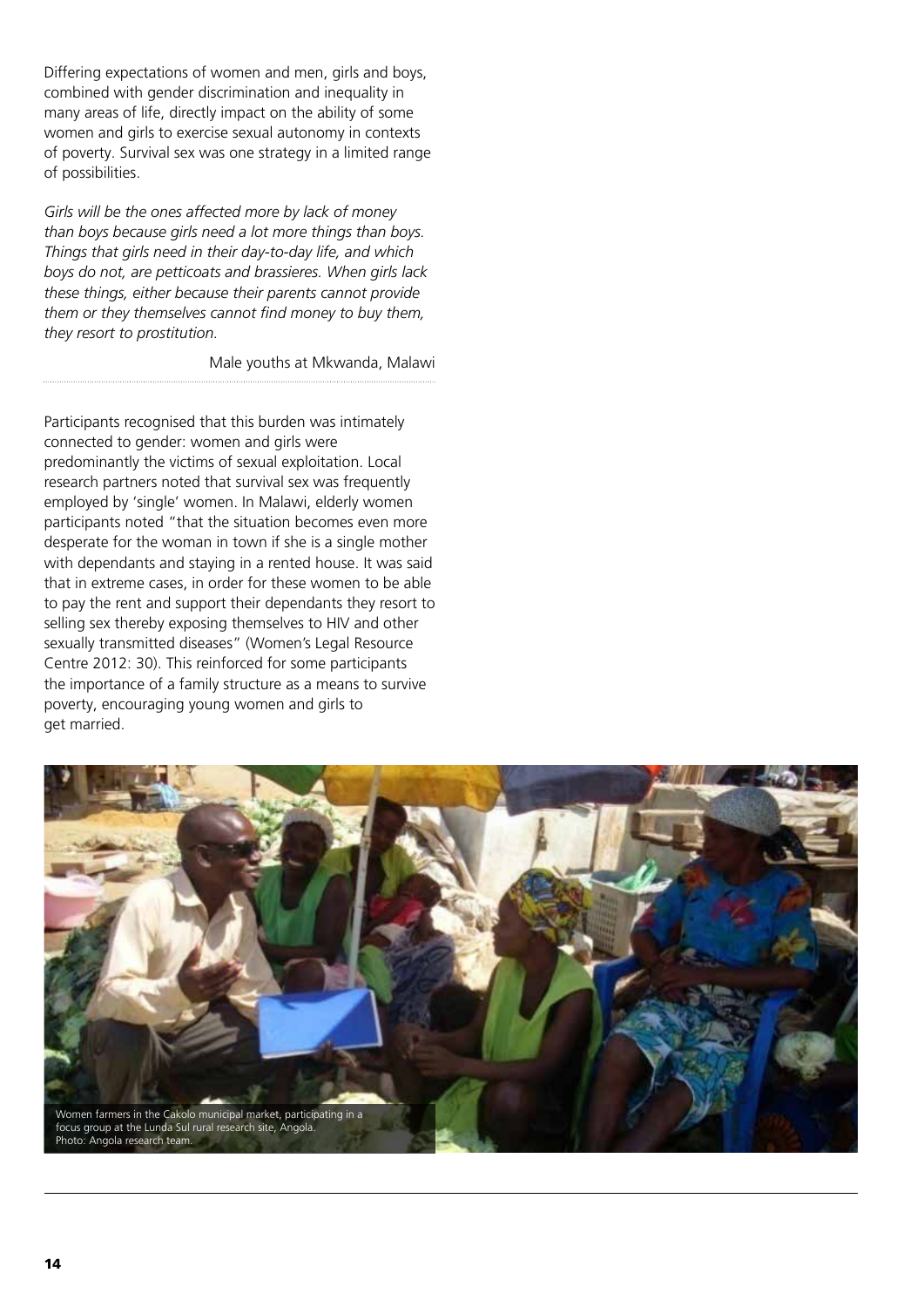# 5. Conclusions: addressing poverty and gender disparity together

*We manage what we measure—and, in turn, what we measure affects what we do*

Istanbul Declaration (UNDP 2012)

We believe the IDM is a significant achievement. After four years of research, discussion and analysis, and with the involvement of thousands of participants across 18 sites in six countries, the research has established the relevance and feasibility of a measure that assesses progress in addressing poverty in a way that helps reveal the relationship between poverty and gender. It also provides a new measure of gender disparity that is relevant to the circumstances of poor women and men. The research approach and the IDM itself have brought the role of gender and age in shaping experiences and consequences of poverty into clearer focus. A nationally representative trial of the newly developed measure in the Philippines confirmed the value of being able to measure differences in deprivation among individuals within the household; in our sample of 1,806 respondents we found substantial variation in IDM scores between different members of the same household.<sup>16</sup> Further trialling is needed in different contexts to provide comparative data and refine the IDM to the point where it can be readily integrated into national and international systems of social valuation. Undertaking similar participatory research with girls and boys and generating a gender responsive individual measure of child poverty is also a priority.

Continuing to measure poverty at the household level is clearly inadequate because it masks the diverse situations of individuals within the household. The diversity of individual circumstances reflected here highlights what is lost in household level measurement. This can only limit the effectiveness of our efforts to understand and address poverty. Wasting resources always matters but it matters especially in the context of declining levels of official development assistance. The practical and ethical imperative to do better is strong. If poverty interventions are targeted at the household they are unlikely to benefit everyone in the household equally when the circumstances of different household members can vary significantly here. The benefits resulting from assistance targeted to households are likely to reflect and perpetuate existing inequalities within. Current approaches to measuring and understanding poverty not only fail to account adequately for the relationship between gender and poverty, their gender-blindness is likely to reinforce rather than redress existing inequalities.

The individual and collective experience of poverty is complex and multidimensional (Wisor et al. 2014, forthcoming; Narayan 1999). Not all individuals are affected in the same way. Gender, age and the roles and responsibilities expected and played out across the lifecycle shape what poverty looks like for different individuals and the strategies available to them. We are not suggesting here that poverty is somehow worse for women or that women are poorer than men – a motivation of this research is that we simply do not have the sex-disaggregated data to determine whether this is case. What we do say is that poverty is *different* for men and women, girls and boys, depending on both individual and collective contexts, and that it is imperative that we measure poverty in a way that reveals rather than obscures these differences. If we are to understand and transform the injustices and waste of potential that poverty represents, we need to assess the situation of individuals in a way that can reveal the influences of gender and age.

There is no singular experience of poverty. While we can identify dimensions that poor women and men universally regard as aspects of poverty, this does not denote universal experiences or solutions. While there are challenges in measuring poverty and deprivation at the individual level in a way that is gender-responsive, these need to be tackled, not side-stepped. To address poverty effectively, we need a better understanding of who is poor, in what ways and to what extent; and we must shape policies and programs accordingly and then assess what works, how well and for whom.

<sup>16.</sup> A brief report on the trial survey from our data collection partner, Pulse Asia, is available at: www.genderpovertymeasure.org/storage/Pulse%20Asia%20Philippines%20survey%20 March%202013%20final%20report.pdf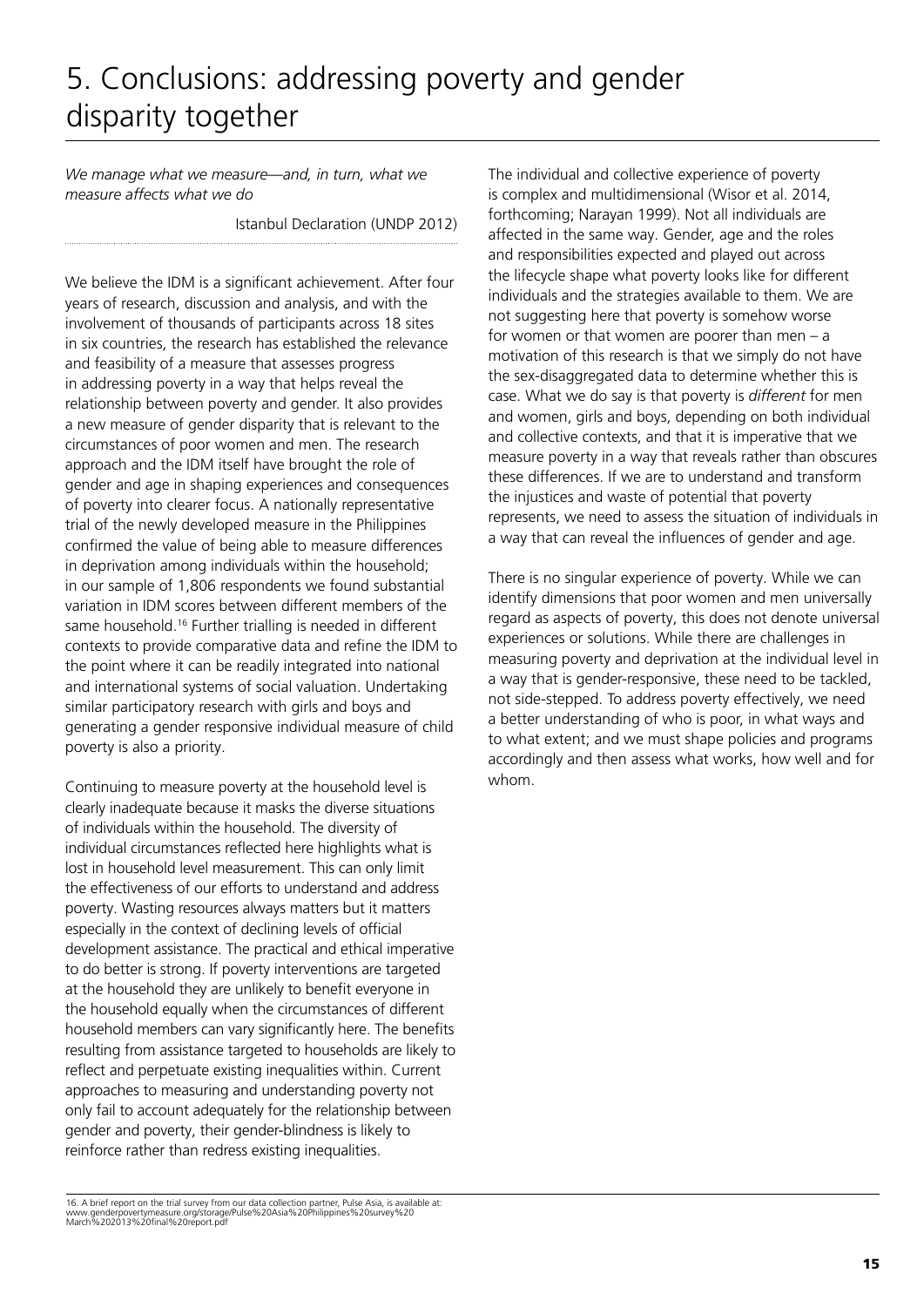# References

Alkire, Sabina & Maria Emma Santos (2010) 'Acute multidimensional poverty: a new index for developing countries', *OPHI Working Paper No. 38.* Available at: www.ophi.org.uk/wpcontent/uploads/ophi-wp38.pdf?3f40f1

Anand, Sudhir, Paul Segal & Joseph Stiglitz (2010) *Debates on the measurement of global poverty,* Oxford, Oxford University Press.

Chant, Sylvia (1997) 'Women-headed households: poorest of the poor? Perspectives from Mexico, Costa Rica and the Philippines', *IDS Bulletin* 28(3): 26-48.

Chant, Sylvia (2006) 'Re-thinking the 'feminization of poverty' in relation to aggregate gender indices, *Journal of Human Development* 7(2): 201-220.

Foster, James, et al. (2013) *A unified approach to measuring poverty and inequality: theory and practice,* Washington, The World Bank.

Hunt, Juliet et al. (2009) *Breaking the shackles. Women's empowerment in Oxfam Australia's Sri Lanka program,* Occasional Paper No. 3 September 2009, Melbourne, Oxfam Australia.

Kabeer, Naila (1996) 'Agency, well-being and inequality: reflections on the gender dimensions of poverty', *IDS Bulletin* 27(1): 11-21.

Narayan, Deepa (1999) *Can anyone hear us? Voices from 47 countries,* Washington, The World Bank.

Narayan, Deepa et al. (2000) *Voices of the poor: crying out for change,* Washington, The World Bank.

Narayan, Deepa & Patti Petesch (2002) *Voices of the poor: from many lands,* Washington, The World Bank.

Pogge, Thomas (2010) *Politics as usual: what lies behind the propoor rhetoric,* Cambridge, Polity.

Pritchett, Lant (2013) *The rebirth of education: schooling ain't learning,* Washington, CGD Books.

Quay, Isadora (2012) *Pacific women's leadership: scoping study.* Pacific Women's Leadership Program and International Women's Development Agency.

Reddy, Sanjay & Thomas Pogge (2010) 'How not to count the poor' in Anand, Sudhir et al. (eds) *Debates on the measurement of global poverty,* Oxford, Oxford University Press: 42-85.

UNDP (2012) 'Global Human Development Forum adopts 'Istanbul Declaration' urging immediate action on social and environmental crises at UN 'Rio+20' conference this June, 23 March 2012, *Human Development Reports.* Available at: http:// hdr.undp.org/en/forum2012

Wisor, Scott (2012) 'The World Development Report 2012: A Review', *CROP Poverty Brief,* January 2012, Available at: www. crop.org/viewfile.aspx?id=304

Wisor, Scott, Kieran Donaghue, Joanne Crawford, Sharon Bessel, Thomas Pogge, Fatima Castillo, Janet Hunt, Alison Jaggar & Amy Liu (2014) (forthcoming), *The Individual Deprivation Measure (IDM): A New Multidimensional Measure for Poverty and Gender Disparity*

World Bank (2011) *World development report 2012: gender equality and development,* Washington, The World Bank.

World Bank (2012) *East Asia and Pacific regional report. Overview: toward gender equality in East Asia and the Pacific,* Washington, The World Bank.

#### **Phase one research reports**

Reports of the qualitative research conducted as part of the research project *Assessing development: designing better indices of poverty and gender equity* across six countries are available at www.genderpovertymeasure.org/publications:

Castillo, Fatima Alvarez with Nimfa Bracamonte, Caster Palaganas & Cora Añoneuvo (2011) *Poverty and gender in the Philippines*

Chattier, Priya with Emele Morgan (2012) *Poverty and gender in Fiji* 

Matsinhe, Cristiano & Edite Cumbe, KULA–Applied Studies and Research (2012) *Poverty and gender in Mozambique*

Bracamonte, Nimfa (2012) *Poverty and gender in a marginalised community: Philippines – Bajau*

Añoneuvo, Cora & Emerson Sanchez (2012) *Poverty and gender in urban Philippines – Tondo*

Palaganas, Erlinda, Marvie Molintas, Jason Ledda & Fatima Castillo (2012) *Poverty and gender in rural Philippines – Paracelis*

Women's Platform for Action with KULA-Applied Studies and Research (2012) *Poverty and gender in Angola*

Muhayani, Ulfah with Yuliati Hotifah, Noor Jehhan & Ilfi Nur Diana (2011) *Poverty and gender in Indonesia*

Women's Legal Resource Centre (2012) *Poverty and gender in Malawi*